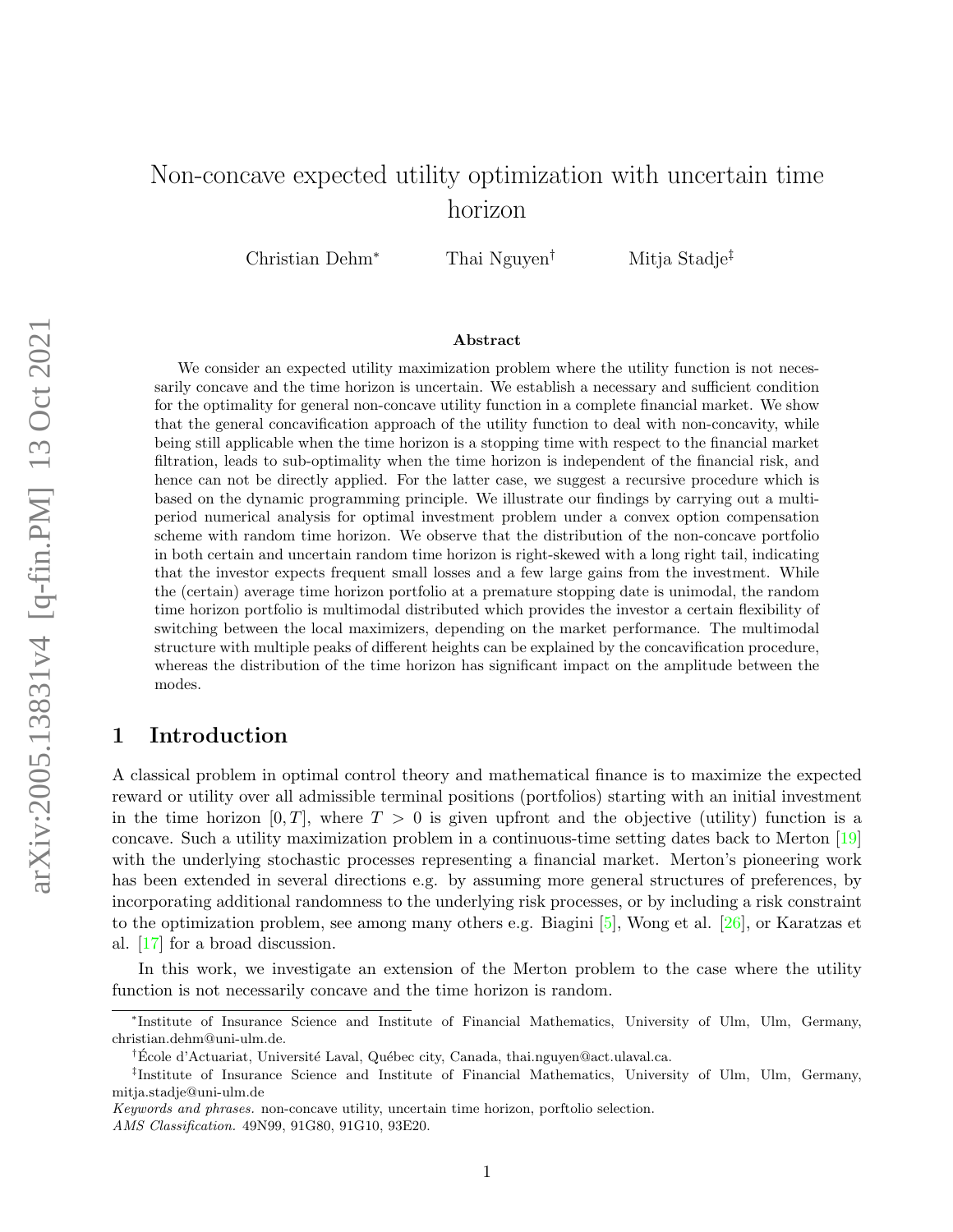Let us briefly mention some of the most relevant literature. Most optimal control-type problems have a fixed known time horizon. However, in reality such a natural fixed maturity does not exist and instead exogenous or endogenous events determine the end of the optimal control/optimal investment problem. An early paper by Yaari [\[27\]](#page-24-2) looks at the investment problem of an individual with an uncertain time of death in a simplified case with purely deterministic investment opportunities. Yaari's paper is extended to discrete-time settings with multiple risky assets. Optimal life-cycle consumption and investment is studied by Merton [\[19\]](#page-24-0), where the time horizon uncertainty is reflected by the first jump of an independent Poisson process with constant intensity. Richard [\[23\]](#page-24-3) solves in closedform an optimal portfolio choice problem with an uncertain time of death and the presence of life insurance. In these works, the time horizon uncertainty can be treated as additional discount factor and closed-form solution can be provided by using dynamic programming principle for concave utility functions. A more complete setting for concave utility maximization with a continuous time horizon distribution in a complete financial market has been studied in Blanchet et al. [\[10\]](#page-23-2). Bouchard and Pham [\[11\]](#page-23-3) investigate a concave utility maximization in an incomplete market with general uncertain time horizon structure. All the mentioned works leave the case where the objective utility is not necessarily concave e.g. [\[13\]](#page-23-4) as an open problem. To the best of our knowledge, the non-concave utility maximization problem under random time horizon has not yet been investigated.

The literature of non-concave optimization with certain time horizon is vast, see for instance Aumann and Perles [\[2\]](#page-23-5), Basak and Makarov [\[3\]](#page-23-6), Bensoussan et al. [\[4\]](#page-23-7), Bichuch and Sturm [\[8\]](#page-23-8), Carassus and Pham [\[12\]](#page-23-9), Carpenter [\[13\]](#page-23-4), Chen et al. [\[14\]](#page-23-10), Larsen [\[18\]](#page-24-4), Reichlin [\[22\]](#page-24-5), Rieger [\[24\]](#page-24-6) and Ross[\[25\]](#page-24-7). For non-concave optimization with constraints see Nguyen and Stadje [\[20\]](#page-24-8) or Dai et al. [\[15\]](#page-23-11). In these works in the finance and the OR literature the non-concavity arises typically from non-linear, optiontype managerial compensations. Such remuneration schemes have been seen in industry as one way to overcome potential principal-agent issues and are supposed to align the incentives of managers with the ones of owners.

Another important application of non-concave investment problem relate to participating insurance contracts which have been extensively used in European and non-European life insurance markets, see the references provided in the introduction. Typically, to buy a participating insurance policy, the policyholder pays a lump sum premium upfront and the capital saved is invested in a self-financing way, subject to annual interest, where the insurance company offers a (minimal) guarantee. An example is given by so called "flexibility rider contract" which have gained popularity recently due to the current low interest rate development where the decision variable is the riskiness of the investment pool, see [\[14\]](#page-23-10) and the references within.

In positive economic developments, the policyholder receives a surplus, while in case of bad economic developments, the insurance company carries the loss. Hence, a participating insurance contract may be regarded as an option-type financial instrument, leading to a non-concave utility function. In such a context our work to the best of our knowledge is the first one which is able to include the randomness of the lifetime into the investment problem (instead of simply assuming a fixed pre-specified time-horizon).

As we aim to obtain some explicit result in the illustration section, we extensively consider the option compensation problem in [\[13\]](#page-23-4) where the utility function admits only one concavification interval but with a random time horizon which has a discrete distribution on the universal time interval  $[0, T]$ . We remark that our results can be extended to settings with a continuous distribution time horizon.

Our contribution is fourth-fold. First, we show that when the time horizon is a stopping time with respect to the financial market filtration, the general approach of concavificiation techniques as described in [\[24\]](#page-24-6) to deal with non-concavity can be applied. This is an extension of the result in [\[13\]](#page-23-4), complementing the result in [\[11\]](#page-23-3) (Proposition 4.3) to random time horizons in complete markets. Second, when  $\tau$  is independent of the financial risk and the market is therefore incomplete, we establish necessary and sufficient conditions for the optimality for general utility functions. Third, also for the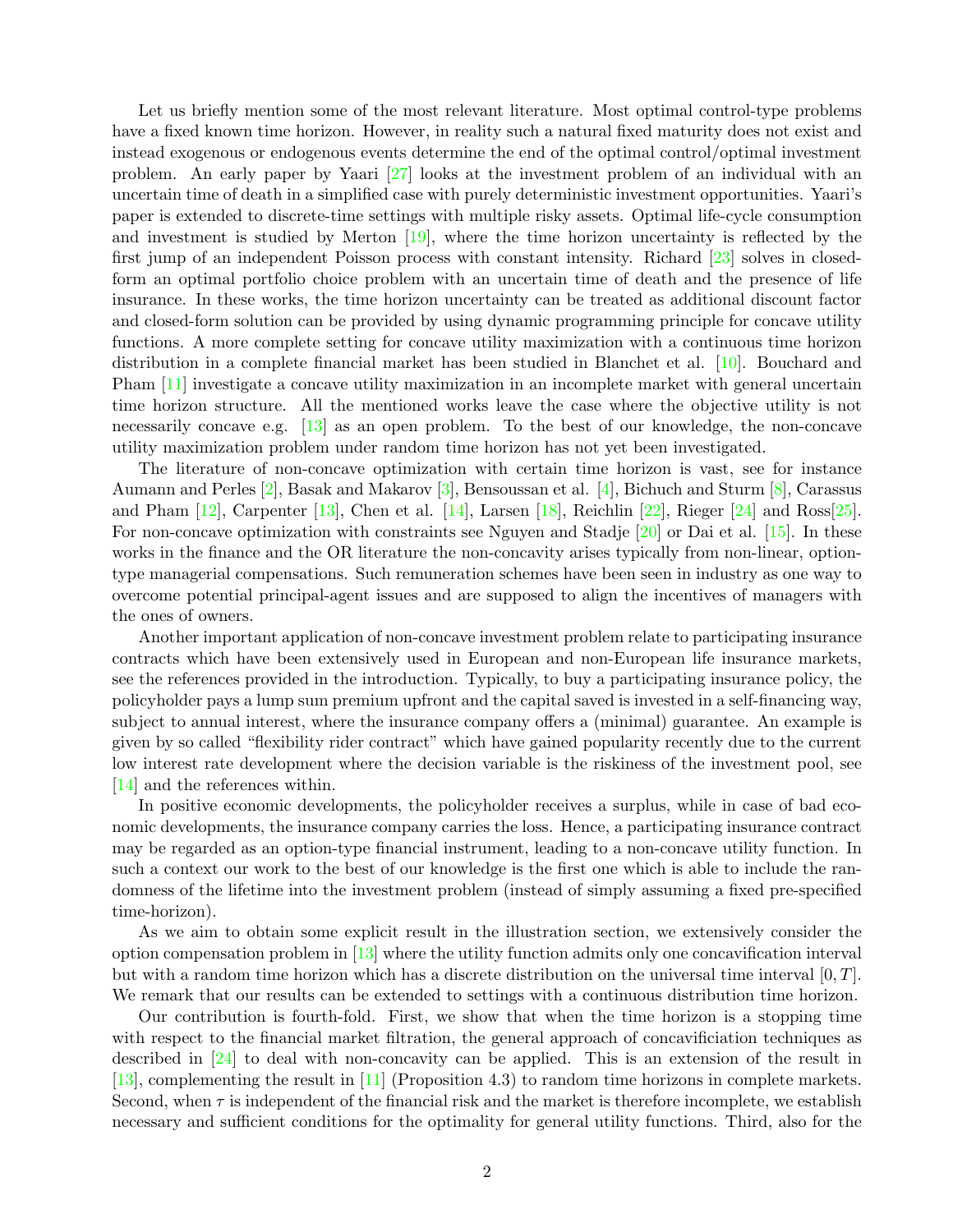case where  $\tau$  is independent of the financial risk, we show that optimizing the concavified version of the utility function will lead to sub-optimality with a potentially significant expected utility loss and suggest a recursive procedure which is based on the dynamic programming principle to solve the optimization problem in this situation. Fourth, we illustrate our finding by carrying out a multiple period numerical analysis for the non-concave option compensation problem with random time horizon thoroughly exploring the effect of randomness on managerial compensation schemes and participing insurance contracts. This is computationally challenging because the optimal multiplier obtained by the concavified problem in one period is a random variable that depends on the market realizations at the end of the previous period.

We numerically show that under an uncertain time horizon which imposes a new randomness that cannot be fully hedged by only using the available financial instruments, the concavified problem strategy is super-optimal and leads to an expected utility loss. In addition, due to concavification, the distribution of the wealth at exiting times of the non-concave optimization problems is right-skewed with a long right tail, indicating that the investor can expect frequent small losses and a few large gains from the investment. Intuitively, a positively skewed distribution of investment returns is generally desirable by the agent with option-liked compensation payoff because there is some probability to gain huge profits that can cover all the frequent small losses. Under the premature exiting risk, the wealth at an exiting time exhibits a bimodal distribution with peaks of different heights. The bimodal structure can be explained by the concavification procedure whereas the distribution of the exiting time  $\tau$  has significant impact on the amplitude between the two modes. When the concavified utility at an exiting time is affine in many open intervals, the corresponding wealth is intuitively expected to be of multimodal distribution.

The remainder of the paper is organized as follows: First, we describe a specific complete financial market setting and introduce the uncertain investment time in Section [2.](#page-2-0) We present our necessary and sufficient condition for optimality for non-concave general utility functions in Section [3.](#page-4-0) We show that the concavification technique is not applicable in a non-concave setting with random time horizon which induces additional risk to the financial market, and derive a dynamic programming principle for such a non-concave optimization with uncertain time horizon in Section [4.](#page-8-0) In Section [5,](#page-11-0) we investigate the case of power utility and perform a numerical study for non-concave optimization with time horizon uncertainty. We study the case when the time horizon is a stopping time with respect to the financial market filtration in Section [6.](#page-20-0) Finally, Section [7](#page-22-0) summarizes our main results.

## <span id="page-2-0"></span>2 Financial market and the optimal investment problem

Let  $[0, T]$  with  $0 < T < \infty$  be the maximal time span of the economy and W is *n*-dimensional Brownian motion in a probability space  $(\Omega, \mathcal{A}, \mathbb{P})$ .

#### 2.1 The financial market

For the market setup, we assume that the prices of  $n$  risky assets  $S$  are modelled as a geometric Brownian motion, i.e.,

$$
\frac{dS_t^i}{S_t^i} = \mu_t^i dt + \sum_{j=1}^n \sigma_t^{i,j} dW_t^j, \ i = 1, \dots, n,
$$

where the superscript i denotes the i-th entry of the corresponding vector or  $(i, j)$  the entry in the i-th row and j-th colomn of a matrix and we use the subscript t to denote the time index t. We use the notation  $\mu = (\mu^i)_{1 \le i \le n}$  and  $\sigma = (\sigma^{i,j})_{1 \le i,j \le n}$  for the corresponding vector or matrix, respectively. Additionally to these risky assets, we consider a *bond B*, given by  $dB_t = B_t r_t dt$ , where r denotes the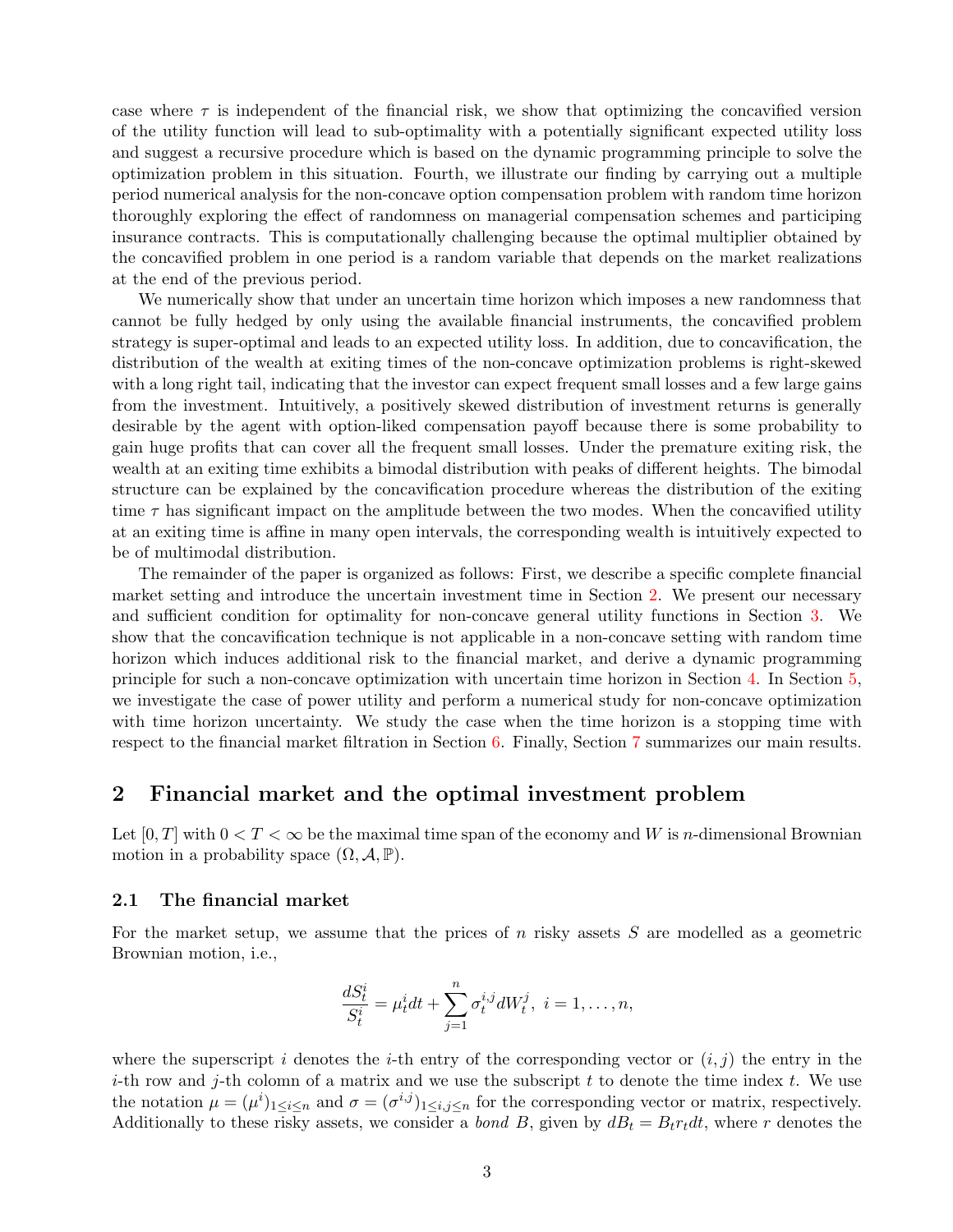(deterministic) interest rate. The information in the market is captured by the augmented filtration  $\mathcal{F} = (\mathcal{F}_t)_{t>0}$  generated by the Brownian motion, satisfying the usual conditions and  $\mathcal{F}_0$  is trivial. We assume that the coefficients  $\mu$ ,  $r \geq 0$  are bounded and deterministic and the volatility  $\sigma$  is bounded, deterministic, invertible with bounded inverse  $\sigma^{-1}$ .

In this arbitrage-free financial market, there exists a unique equivalent martingale measure Q with Radon-Nikodym density M as the solution of  $dM_t = -M_t \theta_t dW_t$ , where  $\theta_t := \sigma_t^{-1}(\mu_t - r_t \mathbf{1})$ . Further we define  $\xi_t := \exp\left(-\int_0^t r_s ds\right) M_t$ . By Itô's formula  $d\xi_t = -\xi_t r_t dt - \xi_t \theta_t dW_t$ , and

$$
\xi_t = \exp\left(-\int_0^t (r_s + \frac{1}{2}\theta_s^T \theta_s) ds - \int_0^t \theta_s dW_s\right).
$$

We consider the economy in the usual frictionless setting, where stocks and bonds are infinitely divisible and there are no market frictions, no transaction costs etc. Additional to the financial market setting, we consider a random time-horizon  $\tau$ , where  $\tau$  is a positive discrete random variable independent of *F*. In particular,  $\tau$  is not an *F*-stopping time. Let  $\mathcal{F}^{\tau} = (\mathcal{F}^{\tau}_t)_{0 \leq t \leq T}$  with  $\mathcal{F}^{\tau}_t$  being the  $\sigma$ -algebra generated by  $(\mathbf{1}_{\tau \leq s})_{0 \leq s \leq t}$ . Define  $\mathcal{G} = \mathcal{F} \vee \mathcal{F}^{\tau}$ . Q can be extended to  $\mathcal{G}_T$  by defining  $\mathbb{Q}(A) := \mathbb{E}[\frac{d\mathbb{Q}}{d\mathbb{P}}]$  $\frac{d\mathbb{Q}}{d\mathbb{P}}\mathbf{1}_A]$ for any  $A \in \mathcal{G}_T$ . We note that any  $\mathcal{G}_T$ -martingale is also an  $\mathcal{F}_T$ -martingale.

#### 2.2 Utility function

In the sequel we consider a general not necessarily concave utility function  $U : [0, \infty) \to \mathbb{R}$  which is non-constant, increasing, continuous, has left- and right-hand side derivatives and satisfies the growth condition

<span id="page-3-0"></span>
$$
\lim_{x \to \infty} \frac{U(x)}{x} = 0. \tag{2.1}
$$

We set  $U(x) = -\infty$  for  $x < 0$  to avoid ambiguity and define  $U(\infty) := \lim_{x \to \infty} U(x)$ . We do not assume that  $U$  is concave or strictly increasing. In a concave setting, Equation  $(2.1)$  is equivalent to  $U'(\infty) = 0$ , which is part of the Inada condition. We note that Equation [\(2.1\)](#page-3-0) and the assumption  $U(\infty) > 0$  imply that there exists a concave function  $U^c : \mathbb{R} \to \mathbb{R} \cup \{-\infty\}$  that dominates U, i.e.,  $U^c \geq U$ . The following result explains why we can consider *F*-predictable, instead of *G*-predictable investment strategies.

**Lemma 2.1** Suppose that  $\pi_s \in \mathcal{L}_{loc}^2(d\mathbb{P}, (\mathcal{G}_s)_{0 \leq s \leq T})$ . Then there exists a strategy  $\widetilde{\pi}_s \in \mathcal{L}^2(d\mathbb{P}, (\mathcal{F}_s)_{0 \leq s \leq T})$ :

<span id="page-3-1"></span>
$$
\int_0^{\tau \wedge T} \pi_s \sigma_s dW_s^{\mathbb{Q}} = \int_0^{\tau \wedge T} \widetilde{\pi}_s \sigma_s dW_s^{\mathbb{Q}}.
$$

**Proof.** Denote by  $Y_s = \pi_s \sigma_s$  for  $0 \le s \le T$ . Prop. 2.11 in [\[1\]](#page-23-12) yields that the G-predictable process Y can be expressed as  $Y = y\mathbf{1}_{[0,\tau]} + g(\tau)\mathbf{1}_{[\tau,T]}$  where  $(y_s)_{0 \leq s \leq T}$  is F-predictable and  $g_t(\omega, u); t \geq u$  is a  $\mathcal{P} \otimes \mathcal{B}([0,T])$  random function. Set  $\tilde{\pi}_s = y_s \sigma_s^{-1}$ . Then

$$
\pi_s \sigma_s = Y_s = y_s = \tilde{\pi}_s \sigma_s \quad \text{on } 0 \le s < \tau \wedge T.
$$

This entails that  $\int_0^{\tau \wedge T} \pi_s \sigma_s dW_s^{\mathbb{Q}} = \int_0^{\tau \wedge T} \tilde{\pi}_s \sigma_s dW_s^{\mathbb{Q}}$  and the lemma follows.

#### 2.3 Admissible strategy

We consider an investor putting the amount  $\pi_s^i$  in each risky asset at time  $0 \le s \le T$ . By considering a self-financing portfolio, the amount  $P_s - \sum_{i=1}^n \pi_s^i$  is invested in the bond. We use the notation  $(P_s^{t,\pi,x}, t \leq s \leq T)$  for the wealth process at time s, developed from an initial capital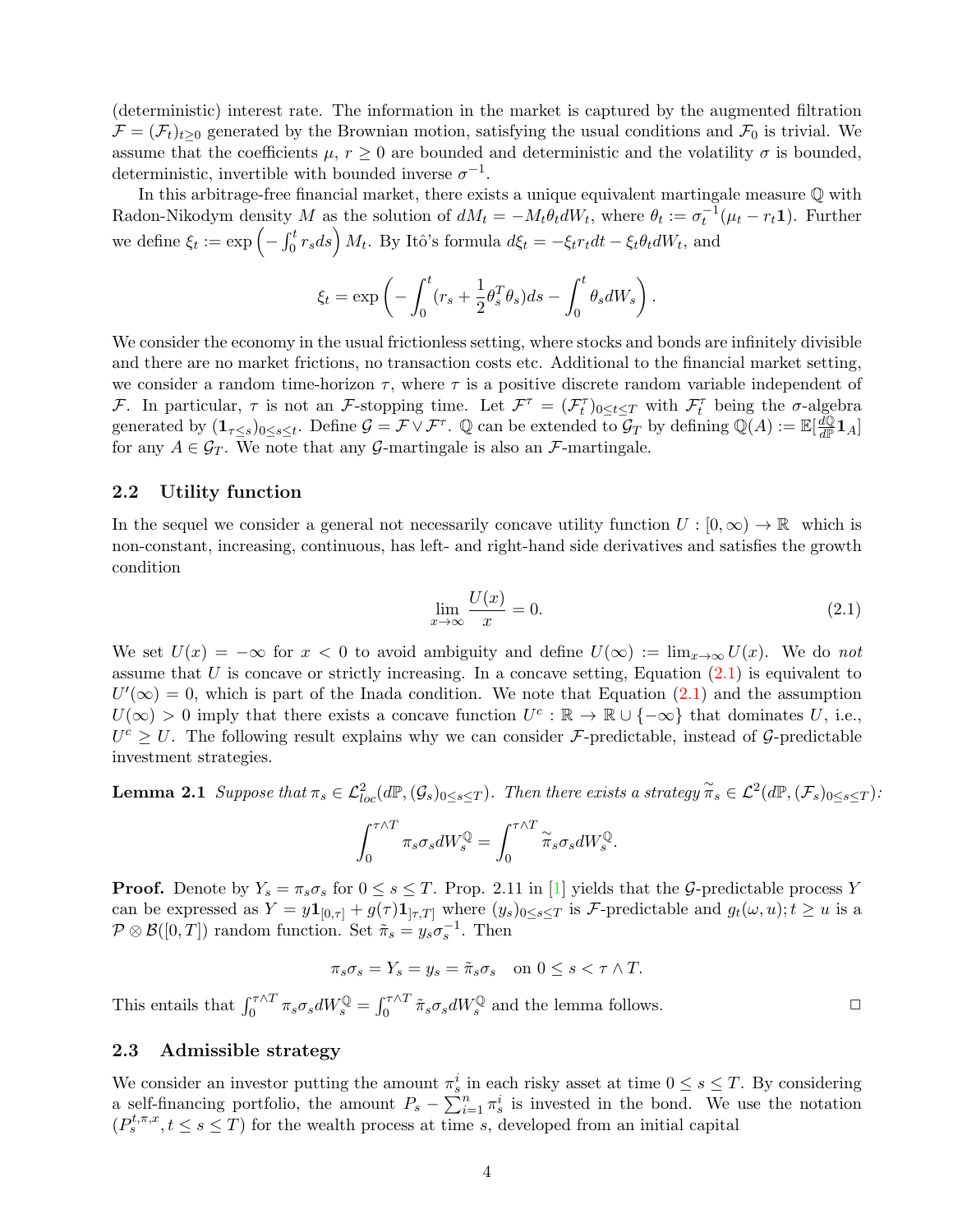$P_t^{\pi} := P_t^{t,\pi,x} = x > 0$  at time t under a self-financing strategy  $\pi$  where  $\pi^i$  denotes the amount invested in asset *i*. Then  $P_s^{t,\pi,x}$  evolves according to the stochastic differential equation

$$
dP_s^{t,\pi,x} = P_s^{t,\pi,x} r_s ds + \pi_s \left[ (\mu_s - \mathbf{1}r_s) ds + \sigma_s dW_s \right]. \tag{2.2}
$$

We call a portfolio  $(\pi_t, 0 \le t \le T)$  admissible, if  $\pi$  is progressively measurable w.r.t. F, locally square-integrable, i.e.,  $\sum_{i=1}^{n} \int_{0}^{T} (\pi_s^i)^2 ds < \infty$  a.s., and the associated wealth process is non-negative. By Girsanov's theorem as long as  $\pi$  is locally square-integrable  $(\xi_s P_s^{t,\pi,x})_s$  is always a local martingale. For the set of admissible portfolios with initial capital  $x$  at time  $t$ , we use the notation

$$
\Pi(t,x) := \left\{ \pi_s : t \le s \le T, \ P_t^{t,\pi,x} = x, \ \pi \text{ is admissible and } P_s^{t,\pi,x} \ge 0 \right\}. \tag{2.3}
$$

We define  $\tilde{P}_t := P_t \exp\left(-\int_0^t r_s ds\right)$  as the discounted portfolio process.

## <span id="page-4-0"></span>3 Non-concave optimization problem with random time horizon

Assume that the agent evaluates his investment performance at times  $0 =: T_0 < T_1 < T_2 < \cdots <$  $T_n := T$  with respect to the weights  $p_i := \mathbb{P}(\tau = T_i)$ ,  $i = 1, \dots, n-1$ , and  $p_n = \mathbb{P}[\tau \geq T_n]$ , with  $\sum_{i=1}^n p_i = 1$ . Let  $\tilde{\Pi}$  be the set of all portfolios in  $\pi$  that are progressively measurable with respect to  $G$ , locally square-integrable with non-negative associated wealth process. In our complete financial market setup, we consider the problem

$$
V_{\tau}(x,U) = \sup_{\pi \in \widetilde{\Pi}(0,x)} \mathbb{E}\left[U(P_{T \wedge \tau})\right] = \sup_{\pi \in \Pi(0,x)} \mathbb{E}\left[U(P_{T \wedge \tau})\right] = \sup_{\pi \in \Pi(0,x)} \mathbb{E}\left[\sum_{i=1}^{n} p_i U(P_{T_i})\right],\tag{3.1}
$$

where the second equality holds by Lemma [2.1.](#page-3-1) Define

$$
C_{\tau}(x) := \left\{ P = (P_0, \dots, P_n) : P_i \ge 0, \, \mathcal{F}_{T_i}\text{-measurable with } \tilde{P}_i =: e^{-rT_i} P_i = \tilde{P}_{i-1} + \int_{T_{i-1}}^t \sigma_s \pi_s^i dW_s^{\mathbb{Q}} \text{ and } t \in (T_{i-1}, T_i], \quad \pi^i \in \Pi(T_{i-1}, P_{i-1}), \quad i = 1, \dots, n \right\},\tag{3.2}
$$

where by convention  $P_0 = x$ . Note that for  $P = (P_0, \dots, P_n) \in C_{\tau}(x)$ , we have  $\mathbb{E} \left[ \sum_{i=1}^n p_i \xi_{T_i} P_i \right] \leq x$ . Furthermore, it is clear that the strategy

<span id="page-4-1"></span>
$$
\pi_t^{(n)}(P_0, \cdots, P_n) = \sum_{i=1}^n \pi_t^i \mathbf{1}_{(T_{i-1}, T_i]}(t) \in \Pi(0, x)
$$

is locally square integrable. Denote by  $P^{x,\pi^{(n)}} := P^{x,\pi^{(n)}(P_0,\dots,P_n)}$  the corresponding wealth process (which is equal to  $P_i$  at time  $T_i$  for  $i = 0, \ldots, n$ ). Note that  $\xi P^{x, \pi^{(n)}} = \xi P^{x, \pi^{(n)}(P_0, \cdots, P_n)}$  is a nonnegative local martingale (hence a supermartingale). We say that the supermartingale  $\xi P^{x,\pi^{(n)}}$  is generated by the  $n + 1$ -tuple  $P = (P_0, \dots, P_n) \in C_{\tau}(x)$ .

The optimization problem  $(3.1)$  can be restated in the following way

<span id="page-4-2"></span>
$$
V_{\tau}(x,U) = \sup_{P \in C_{\tau}(x)} \mathbb{E}\left[\sum_{i=1}^{n} p_i U(P_i)\right].
$$
\n(3.3)

Define

<span id="page-4-3"></span>
$$
I(a) := \inf \left\{ y > 0 | U(y) - ya = \sup_{p \ge 0} \{ U(p) - pa \} \right\}.
$$
 (3.4)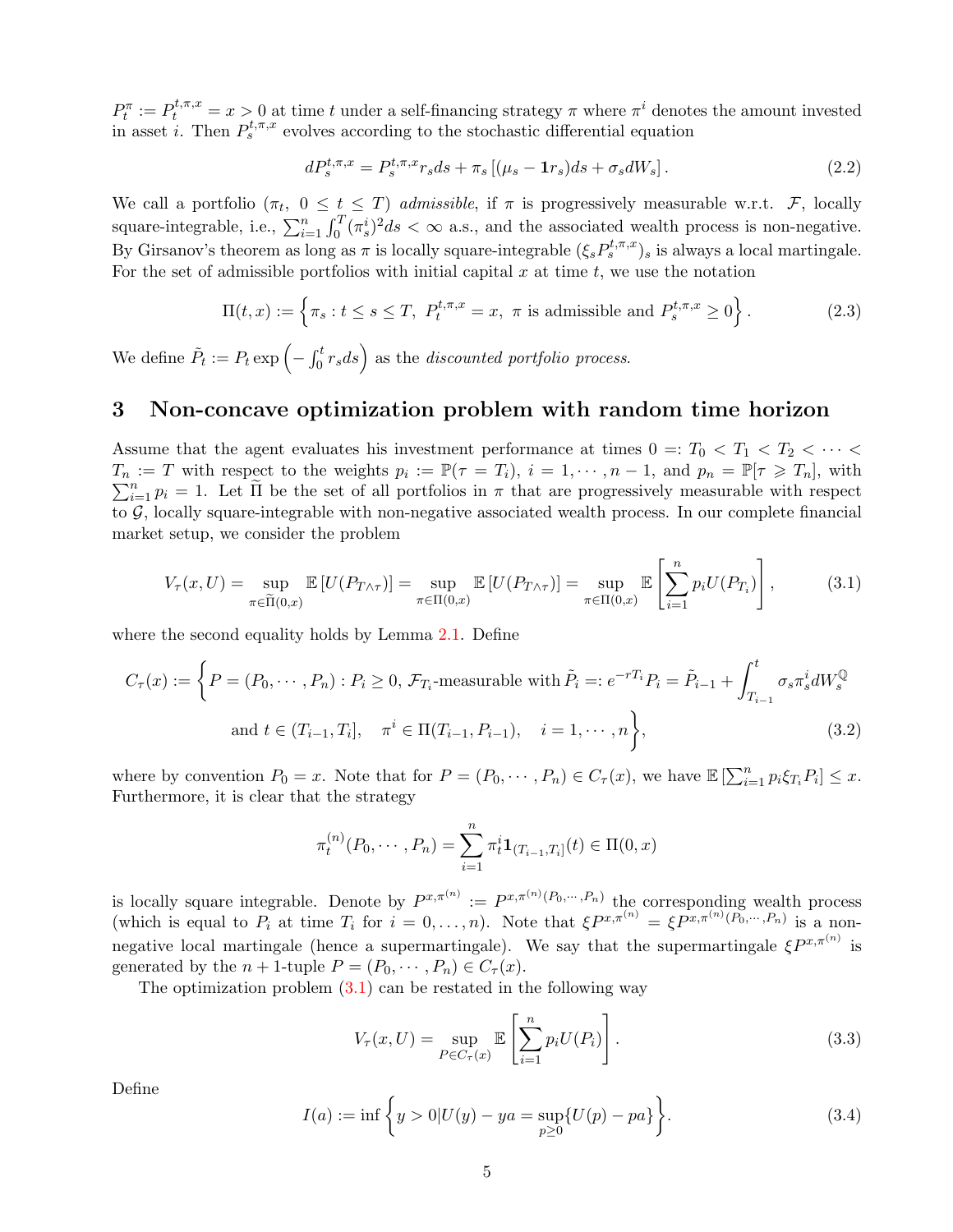By continuity the supremum and infimum are attained so that  $I(x)$  is the smallest arg max of the function  $y \to U(y) - yx$ . Below, U' denotes the right-hand side derivative of U. The following result provides a sufficient condition for optimality of the optimization problem [\(3.3\)](#page-4-2).

<span id="page-5-2"></span>**Theorem 3.1** Let  $x > 0$ . Suppose that there is an adapted process  $\nu \geq 0$  with  $\nu_0 = U'(x)$  such that the process  $\xi P^{x,\pi^{(n)}(x,I(\nu_{T_1}\xi_{T_1}),\cdots,I(\nu_{T_1}\xi_{T_n}))}$  generated by the  $n+1$ -tuple  $P^* := (x, I(\nu_{T_1}\xi_{T_1}), \cdots, I(\nu_{T_n}\xi_{T_n}))$ is a martingale and  $\sum_{i=1}^{n} p_i \nu_{T_i}$  is a constant. Then,  $P^*$  solves the optimization problem [\(3.3\)](#page-4-2).

**Proof.** Let  $\sum_{i=1}^{n} p_i v_{T_i} = y$  which is a constant by assumption. Then for any for any Y =  $(x, Y_{T_1}, \cdots, Y_{T_n}) \in C_{\tau}(x)$  by construction the process  $\xi P^{x, \pi^{(n)}(x_0, Y_{T_1}, \cdots, Y_{T_n})}$  is a non-negative local martingale. Let  $\tau_m$  be the corresponding localizing sequence. Then

$$
\mathbb{E}[\sum_{i=1}^{n} p_i \nu_{T_i} \xi_{T_i \wedge \tau_m} Y_{T_i \wedge \tau_m}] = \sum_{i=1}^{n} \mathbb{E}\bigg[p_i \nu_{T_i} \mathbb{E}[\xi_{T \wedge \tau_m} Y_{T \wedge \tau_m} | \mathcal{F}_{T_i}]\bigg]
$$
  

$$
= \sum_{i=1}^{n} \mathbb{E}\bigg[p_i \nu_{T_i} \xi_{T \wedge \tau_m} Y_{T \wedge \tau_m}\bigg] = \mathbb{E}\bigg[\big(\sum_{i=1}^{n} p_i \nu_{T_i}\big) \xi_{T \wedge \tau_m} Y_{T \wedge \tau_m}\bigg] = xy,
$$

Passing to the limit and using Fatou's lemma yields

$$
\mathbb{E}[\sum_{i=1}^{n} p_i \nu_{T_i} \xi_{T_i} Y_{T_i}] \le xy, \quad \forall Y = (x, Y_{T_1}, \cdots, Y_{T_n}) \in C_{\tau}(x).
$$
 (3.5)

The process  $Z := x^{-1} \xi P^{x, \pi^{(n)}(x, I(\nu_{T_1} \xi_{T_1}), \cdots, I(\nu_{T_1} \xi_{T_n}))}$  defines a density process of a probability measure  $\mathbb{Q}^{\nu} \ll \mathbb{P}$  as it is a martingale with initial value equal to 1. Due to the construction of  $P^{x,\pi^{(n)}(x,I(\nu_{T_1}\xi_{T_1}),\cdots,I(\nu_{T_1}\xi_{T_n}))}$  it can be observed that  $Z_{T_i} = x^{-1}\xi_{T_i}I(\nu_{T_i}\xi_{T_i})$ . Therefore, we obtain

$$
\mathbb{E}[\sum_{i=1}^n p_i \nu_{T_i} \xi_{T_i} I(\nu_{T_i} \xi_{T_i})] = x \mathbb{E}^{\mathbb{Q}^{\nu}}[\sum_{i=1}^n p_i \nu_{T_i}] = xy.
$$

For any admissible  $Y = (x, Y_{T_1}, \dots, Y_{T_n}) \in C_{\tau}(x)$  we have

$$
\mathbb{E}\left[\sum_{i=1}^{n}p_{i}U(I(\nu_{T_{i}}\xi_{T_{i}}))\right] = \mathbb{E}\left[\sum_{i=1}^{n}p_{i}U(I(\nu_{T_{i}}\xi_{T_{i}}))\right] - x\mathbb{E}^{\mathbb{Q}^{\nu}}[\sum_{i=1}^{n}p_{i}\nu_{T_{i}}] + xy
$$
\n
$$
= \mathbb{E}\left[\sum_{i=1}^{n}p_{i}U(I(\nu_{T_{i}}\xi_{T_{i}}))\right] - \mathbb{E}[\sum_{i=1}^{n}p_{i}\nu_{T_{i}}\xi_{T_{i}}I(\nu_{T_{i}}\xi_{T_{i}})] + xy
$$
\n
$$
= \mathbb{E}\left[\sum_{i=1}^{n}p_{i}\sup_{X\geq0}\left(U(X) - \nu_{T_{i}}\xi_{T_{i}}X\right)\right] + xy
$$
\n
$$
\geq \mathbb{E}\left[\sum_{i=1}^{n}p_{i}\left(U(Y_{T_{i}}) - \nu_{T_{i}}\xi_{T_{i}}Y_{T_{i}}\right)\right] + xy \geq \mathbb{E}\left[\sum_{i=1}^{n}p_{i}U(Y_{T_{i}})\right],
$$

where we have used  $(3.5)$  in the last step. This implies the optimality of  $P^*$ 

<span id="page-5-1"></span>We now seek for a necessary condition for optimality. The following is the main theorem of this section which generalizes results by Blanchet et al.  $[10]$  to non-concave settings. Let  $U'$  be the right-hand side derivative of U. We need the following assumption.

<span id="page-5-0"></span>.  $\Box$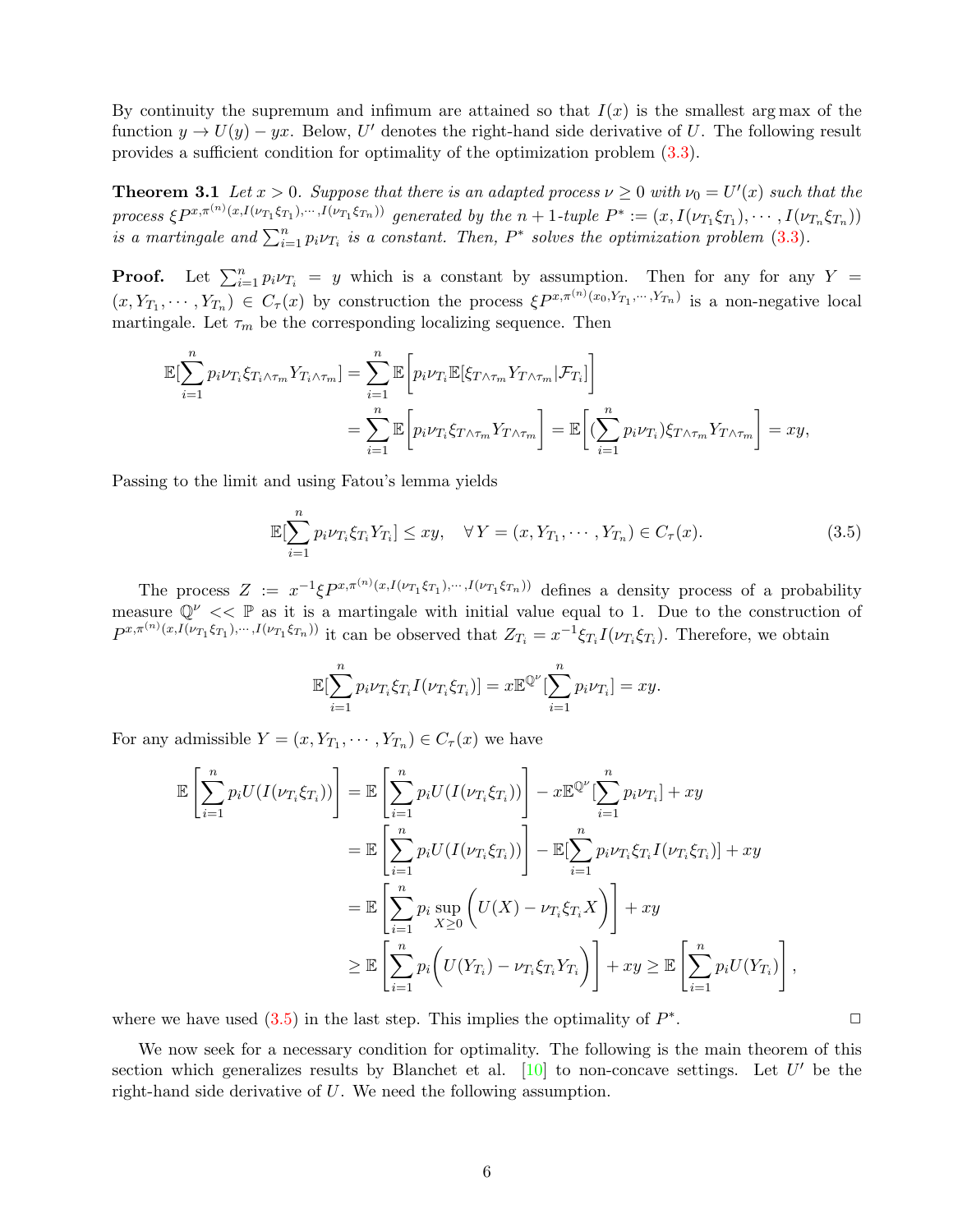**Assumption 1** We assume that  $(P_{T_1}^*, \dots, P_{T_n}^*)$  is an optimal solution to Problem [\(3.3\)](#page-4-2) such that  $\mathbb{E}\left[\max_i |U(P^*_{T_i})|\right]<\infty$  for some  $\delta>0$ , that  $\xi P^*$  is a square integrable martingale (instead of only a  $local \text{ } martingale$ ), and that  $\mathbb{E}[\max_i \left[ v'_\perp((1-\delta)P_{T_i}^*)\ P_{T_i}^* \right]] < \infty \text{ } with \text{ } v' \text{ } being \text{ } a \text{ } decreasing \text{ } function \text{ } with$  $U' \leq v'$  and  $\mathbb{E} \bigg[ \max_i \frac{P_{T_i}^*}{\xi_{T_i}} \int_0^T \xi_s^2 \pi_s^2 \sigma_s^2 ds \bigg] < \infty.$ 

If  $U = U^c$  (concave hull) for all  $x > x_0$  for an  $x_0$  and if U' is bounded on  $[0, x_0]$ , we can choose  $v'(x) = a + U'(x)$ . Denote by  $M \subset \mathbb{R}_0^+$  the set of all  $y \ge 0$  such that U is not differentiable in y and  $\{P_{T_i}^* = y\}$  is a non-zero set for a  $i \in \{1, ..., n\}$ . Note that, since U is not defined on the negative half-line, U is in particular not differentiable in 0. Denote the set of all  $\omega$  with  $P_{T_i}^*(\omega) \in M$  for at least one *i* by  $A<sup>c</sup>$ , and let A be its complement. In other words, the set A contains at most scenarios with portfolio outcomes at a  $T_i$  where the utility function is differentiable.

**Theorem 3.2** Assume that  $(P_{T_1}^*, \dots, P_{T_n}^*)$  is an optimal solution to Problem [\(3.3\)](#page-4-2) which satisfies Assumption [1.](#page-5-1) Define  $\nu_{T_i} := \xi_{T_i}^{-1}$  $T_{T_i}^{-1}U'(P_{T_i}^*)$  for  $i=1,\cdots,n$  . Then, it holds that the random variable Assumption 1. Define  $\nu_{T_i} = \varsigma_{T_i} \circ \tau_{T_i}$ <br> $\sum_{i=1}^n p_i \nu_{T_i}$  is constant (a.s.) on A.

**Proof.** If A is a zero-set the theorem is obvious. So assume  $\mathbb{P}(A) > 0$ . Consider an admissible (non-negative) portfolio Y with terminal value of the form  $Y_T = P_T^* \mathbf{1}_{A^c} + Y_T \mathbf{1}_{A}$  such that  $\xi Y$  is a martingale. In particular, we consider a portfolio which at time T agrees with  $P_T^*$  on  $A^c$ . We define for

$$
0 \le \varepsilon \le 1
$$
 the functions  $\Phi$  and  $\chi$  by  $\Phi(\varepsilon) := \mathbb{E}[\chi(\varepsilon)]$  and  $\chi(\varepsilon, \omega) := \left(\sum_{i=1}^n U\left(\varepsilon P_{T_i}^* + (1-\varepsilon)Y_{T_i}\right)p_i\right)$ 

We denote the right-hand side derivative of a continuous function  $\hat{f}$  by  $f'_{+}$  and the left-hand side derivative by  $f'_{-}$ . Of course, in points where the function is differentiable both limits coincide and the "+" and "-" may be omitted, respectively. Note that  $\varepsilon P_T^* + (1 - \varepsilon)Y_T$  is admissible so that  $\chi$  is integrable. For  $\varepsilon > 1 - \delta$  we have  $(1 - \delta)P_{T_i}^* < \varepsilon P_{T_i}^* + (1 - \varepsilon)Y_{T_i}$ . We calculate

<span id="page-6-0"></span>
$$
|\chi'(\varepsilon,\omega)| \leq \sum_{i=1}^n p_i |v'((1-\delta)P_{T_i}^*)| P_{T_i}^* \leq \max_i |v'((1-\delta)P_{T_i}^*)| P_{T_i}^*.
$$

Denote  $sign(x) := +$  if  $x \ge 0$  and  $sign(x) := -$  else. Under Assumption [1](#page-5-1) we obtain

$$
\Phi'(\varepsilon) = \mathbb{E}\bigg[\sum_{i=1}^n U'_{\text{sign}(P^*_{T_i} - Y_{T_i})} \left(\varepsilon P^*_{T_i} + (1-\varepsilon)Y_{T_i}\right) \left(P^*_{T_i} - Y_{T_i}\right) p_i\bigg].
$$

We know that the function  $\Phi$  attains its maximum at  $\varepsilon = 1$ , since  $P^*$  is the optimal solution by assumption. Hence,  $0 \leq \Phi_{-}'(1)$ . Thus,

$$
0 \leq \mathbb{E}\bigg[\sum_{i=1}^n U'_{\text{sign}(P^*_{T_i}-Y_{T_i})}\left(P^*_{T_i}\right)\xi_{T_i}^{-1}p_i\left(\xi_{T_i}P^*_{T_i}-\xi_{T_i}Y_{T_i}\right)\bigg].
$$

Integration by parts yields

$$
\mathbb{E}\left[\sum_{i=1}^{n}U'_{\text{sign}(P_{T_i}^* - Y_{T_i})}\left(P_{T_i}^*\right)\xi_{T_i}^{-1}p_i\left(\xi_{T_i}P_{T_i}^* - \xi_{T_i}Y_{T_i}\right)\right] = \mathbb{E}\left[(P_T^* - Y_T)\xi_T\sum_{i=1}^{n}U'_{\text{sign}(P_{T_i}^* - Y_{T_i})}\left(P_{T_i}^*\right)\xi_{T_i}^{-1}p_i\right]
$$
\n
$$
= \mathbb{E}\left[(P_T^* - Y_T)\xi_T\sum_{i=1}^{n}U'\left(P_{T_i}^*\right)\xi_{T_i}^{-1}p_i\mathbf{1}_A\right].
$$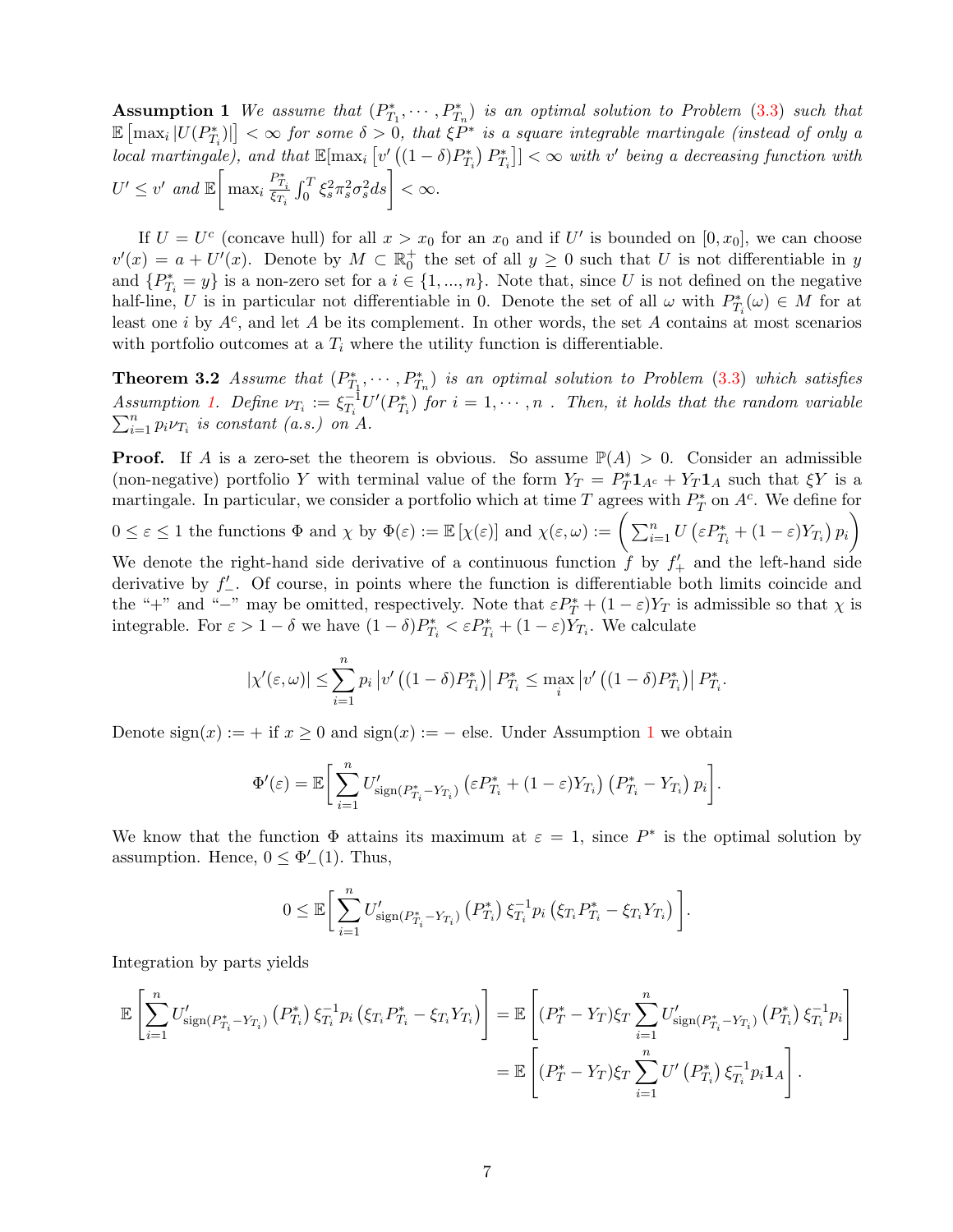since by definition  $P_T^* = Y_T$  on  $A^c$  and  $U(y)$  is differentiable for  $y = P_{T_i}^*$  for each i so that  $U'(P_{T_i}^*) =$  $U'_{+}(P_{T_i}^*) = U'_{-}(P_{T_i}^*)$ . Hence,

$$
0 \leq \mathbb{E}\left[\xi_T\left(P_T^* - Y_T\right)\left(\sum_{i=1}^n U'\left(P_{T_i}^*\right)\xi_{T_i}^{-1}p_i\right)\mathbf{1}_A\right].\tag{3.6}
$$

We note that this equality holds for any admissible  $Y_T$  which is equal  $P_T^*$  on  $A^c$ , such that  $\xi Y$  is a martingale. Define  $Z := \mathbf{1}_A \sum_{i=1}^n U' (P_{T_i}^*) \xi_{T_i}^{-1}$  $T_i^{-1}p_i$ . Thus,  $0 \leq \mathbb{E} \left[ \xi_T (P_T^* - Y_T) Z \mathbf{1}_A \right]$ , which is equivalent to

<span id="page-7-0"></span>
$$
0 \le \mathbb{E}\left[\xi_T(P_T^* - Y_T)Z|A\right].\tag{3.7}
$$

The theorem would follow if we can show that Z is constant on A. Since

$$
\mathbb{E} [\xi_T P_T^* \mathbf{1}_{A^c}] + \mathbb{E} [\xi_T P_T^* \mathbf{1}_A] = \mathbb{E} [\xi_T P_T^*] = \mathbb{E} [\xi_T Y_T] = \mathbb{E} [\xi_T P_T^* \mathbf{1}_{A^c}] + \mathbb{E} [\xi_T Y_T \mathbf{1}_A]
$$

we have  $\mathbb{E} \left[ \xi_T (P_T^* - Y_T) | A \right] = 0$ . Hence, [\(3.7\)](#page-7-0) implies

<span id="page-7-3"></span>
$$
0 \le \mathbb{E}\left[\xi_T(P_T - Y_T^*)\tilde{Z}|A\right],\tag{3.8}
$$

with  $\tilde{Z} := (Z - \mathbb{E}[Z|A])\mathbf{1}_A$ . By Lemma [3.3](#page-7-1) this entails that

<span id="page-7-2"></span>
$$
0 \le \mathbb{E}\left[X\tilde{Z}|A\right] \tag{3.9}
$$

for any bounded X with  $\mathbb{E}[X|A] = 0$  satisfying  $X \leq 0$  on  $P_T^* = 0$ .

Now if  $\tilde{Z} \ge 0$  or  $\le 0$  on A we have that  $\tilde{Z} = 0$  on A and we are done (since  $\tilde{Z} = Z - \mathbb{E}[Z]$  and therefore, Z must be constant on A). On the other hand. if  $\mathbb{P}(\tilde{Z} < 0|A] > 0$  then

$$
\mathbb{P}\left[P_T^* > 0, \tilde{Z} < 0 | A\right] = \mathbb{P}\left[\tilde{Z} < 0 | A\right] > 0,
$$

where the first equation holds as the wealth process  $P_T^*$  is non-negative and  $\mathbb{P}[P_T^* = 0|A] = 0$  by  $\left\{-b {{\mathbf 1}}_{\tilde Z>0} + a {{\mathbf 1}}_{\tilde Z<0,P_T^*>0}\right.$ the definition of A, since  $U(y)$  is not differentiable at  $y = 0$ . For  $a, b > 0$  we can define  $X =$  $\{1_A. \text{ Then } X \leq 0 \text{ on } P_T^* = 0. \text{ Choose } b, a > 0 \text{ such that } \mathbb{E}[X|A] = 0.$ Then by  $(3.9)$ 

$$
0 \leq \mathbb{E}\left[X\tilde{Z}|A\right] = -b\mathbb{E}\left[\tilde{Z}^+|A\right] - a\mathbb{E}\left[\tilde{Z}^- \mathbf{1}_{P_T^*>0}|A\right].
$$

Hence,  $\mathbf{1}_A\tilde{Z}^+=0$  and thus  $\mathbf{1}_A\tilde{Z}^-=0$ , since  $\mathbb{E}[\tilde{Z}|A]=0$ . By the definition of  $\tilde{Z}$  above this entails that Z is constant. To obtain the representation of Z, we recall our definition  $\nu_t = \xi_t^{-1} U'(P_t^*)$  (for  $t \in \{T_1, \ldots, T_n\}$  from the very beginning of this proof.

<span id="page-7-1"></span>**Lemma 3.3**  $0 \leq \mathbb{E}\left[X\tilde{Z}|A\right]$  for any  $\mathcal{F}_T$ -measurable bounded X with  $\mathbb{E}\left[X|A\right] = 0$  satisfying  $X \leq 0$  on  $P_T^* = 0.$ 

**Proof.** Note that  $(3.8)$  implies that

$$
\mathbb{E}\left[\xi_T\bar{X}\tilde{Z}|A\right] \geq 0,
$$

for any  $\mathcal{F}_T$ -measurable  $\bar{X} \leq P_T^*$  such that  $\mathbb{E} \left[ \xi_T \bar{X} | A \right] = 0$  and  $\xi_T \bar{X}$  is bounded. (Since this implies by Assumption 1 and the martingale representation theorem on  $\mathcal{F}_T$  that there exists a corresponding admissible Y with  $\xi_T Y_T = \mathbf{1}_A \xi_T (P_T^* - \bar{X}) + \mathbf{1}_{A^c} P_T^*$  such that  $\xi Y$  is a martingale.) In particular,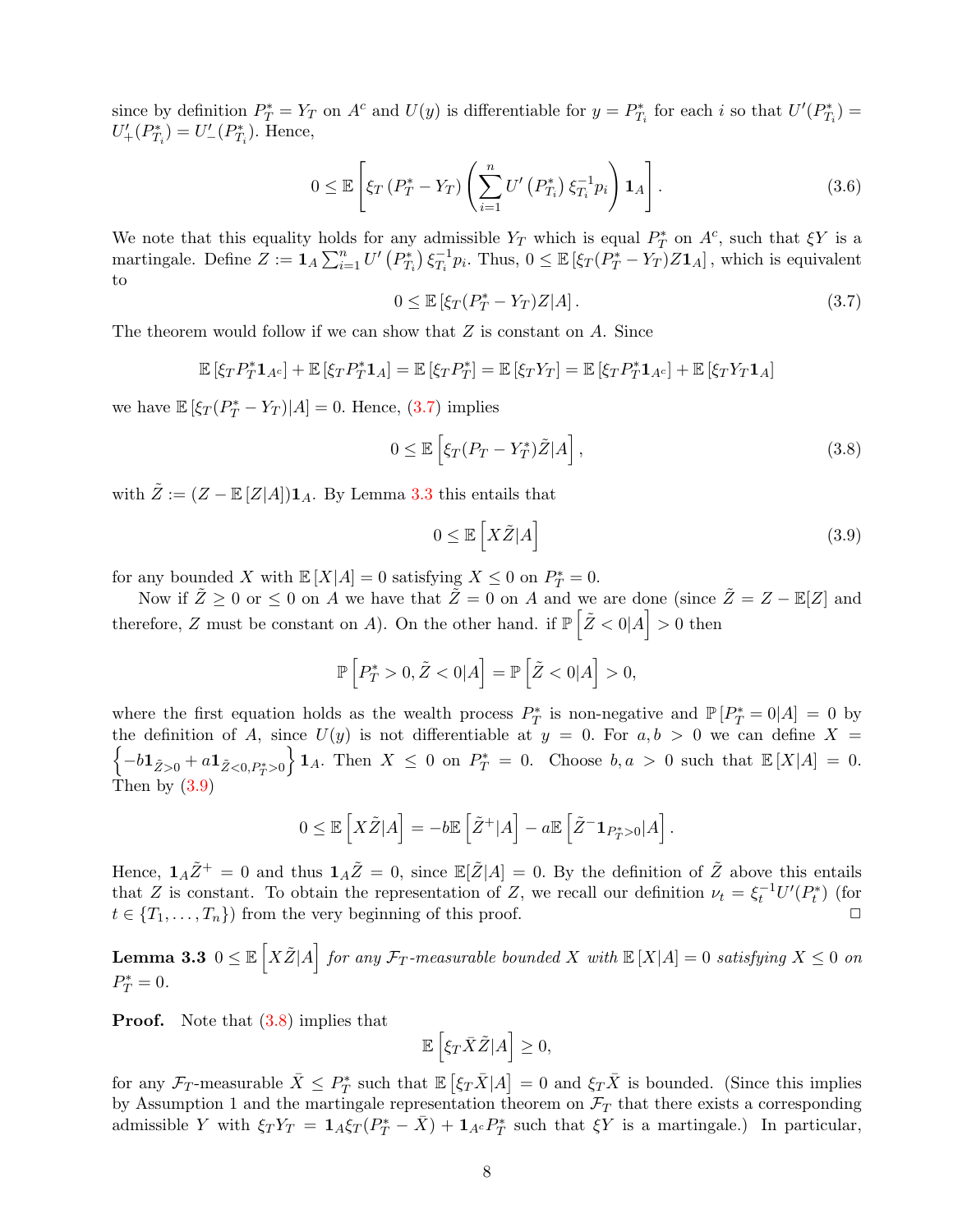$\mathbb{E} \left[ \tilde{X} \tilde{Z} | A \right] \geq 0$  for any bounded  $\tilde{X}$  being  $\mathcal{F}_T$ -measurable such that  $\mathbb{E} \left[ \tilde{X} | A \right] = 0$  and  $\tilde{X} \leq P_T^* \xi_T$ . By definition the wealth process,  $P^*$ , is non-negative. By multiplying  $\tilde{X}$  below with the positive constant δ  $\frac{\delta}{K}$ , we see in particular that we must have

<span id="page-8-1"></span>
$$
\mathbb{E}\left[\tilde{X}\tilde{Z}|A\right] \geq 0,\tag{3.10}
$$

for all bounded  $\mathcal{F}_T$ -measurable  $\tilde{X}$  with  $\mathbb{E}[\tilde{X}|A] = 0$ , such that  $\tilde{X} \leq 0$  on  $P^*_T \xi_T \leq \delta$  for a  $\delta > 0$ , and  $\tilde{X}$ bounded by K else. Since K was arbitrary, [\(3.10\)](#page-8-1) holds actually for any bounded  $\mathcal{F}_T$ -measurable  $\tilde{X}$ with  $\mathbb{E} \left[ \tilde{X} | A \right] = 0$  and  $\tilde{X} \leq 0$  on  $P_T \xi_T \leq \delta$  for some  $\delta > 0$ . Finally, suppose that an  $\mathcal{F}_T$ -measurable bounded X satisfies  $X \leq 0$  if  $P_T^* = 0$ , and  $\mathbb{E}[X_T|A] = 0$ . Then define

$$
X^{\delta} = \left(X - \hat{\delta}(\delta)\right) \mathbf{1}_{\xi_T P_T^* > \delta, X > 0} + \mathbf{1}_{X \le 0} X
$$

with  $0 \leq \hat{\delta}(\delta)$  chosen such that  $\mathbb{E}[X^{\delta}] = 0$ . The existence of  $\hat{\delta}(\delta) \in [0, \infty)$  if  $\delta$  is small is guaranteed by the intermediate value theorem. If we exclude the case that  $X = 0$ , then  $\hat{\delta}(\delta) \downarrow 0$  as  $\delta \downarrow 0$ . Furthermore,  $X^{\delta} \leq 0$  on  $\xi_T P_T^* \leq \delta$  so that  $X^{\delta}$  satisfies [\(3.10\)](#page-8-1). Hence,  $0 \leq \mathbb{E}\left[X^{\delta} \tilde{Z} | A\right] \stackrel{\delta \downarrow 0}{\rightarrow} \mathbb{E}\left[X \tilde{Z} | A\right]$ .  $\Box$ 

## <span id="page-8-0"></span>4 Dynamic programming approach with random time horizon

Concavification has been widely applied to solve non-concave optimization problems, see e.g.  $[8, 12,$  $[8, 12,$  $[8, 12,$ [13,](#page-23-4) [14,](#page-23-10) [18,](#page-24-4) [22,](#page-24-5) [24,](#page-24-6) [25,](#page-24-7) [20\]](#page-24-8) in various settings where the time horizon is fixed and the market is complete. The concavification argument is based on the fact that concavified hall  $U_c$  strictly dominates the initial function U only in a union of finite number of open intervals and  $U_c$  is affine in this union. The key idea is that in order to gain more expected utility, it is possible to put all the expensive states to the left points of these intervals in the concavification region, keeping the budget constraint unchanged.

In this section, we show that the concavification technique may no longer be applicable in settings with a random time horizon. Furthermore, we derive a dynamic programming principle for such a non-concave optimization.

We will start with the following useful lemma, where with a slight abuse of notation we write  $\tau$ instead of  $\tau \wedge T$ .

**Lemma 4.1** Let  $\widetilde{\tau}$  have the same distribution as  $\tau$  conditioned on  $\tau > t$  and independent of W. Then we have

$$
\mathbb{E}[U(x+\int_{0}^{\tau}\pi_{s}\sigma_{s}dW_{s}^{\mathbb{Q}})|\mathcal{G}_{t}]=\mathbf{1}_{\tau\leq t}U(x+\int_{0}^{\tau}\pi_{s}\sigma_{s}dW_{s}^{\mathbb{Q}})+\mathbb{E}[U(x+\int_{0}^{\widetilde{\tau}}\pi_{s}\sigma_{s}dW_{s}^{\mathbb{Q}})|\mathcal{F}_{t}]\mathbf{1}_{\tau>t}.
$$

**Proof.** Let Y be bounded and  $\mathcal{G}_t$ -measurable. By Jeulin (2006), Lemma 4.4  $Y(\omega) = I_{\tau>t}X_t(\omega) +$  $I_{\tau \leq t}g_t(\omega, \tau)$  for some  $\mathcal{F}_t$ -measurable random variable  $X_t$  and some family of  $\mathcal{F}_t \otimes \mathcal{B}([0, T])$ -measurable random variables  $g_t(\cdot, u); t \geq u$ . Let  $\tilde{\tau}$  have the same distribution as  $\tau$  conditioned on  $\tau > t$  and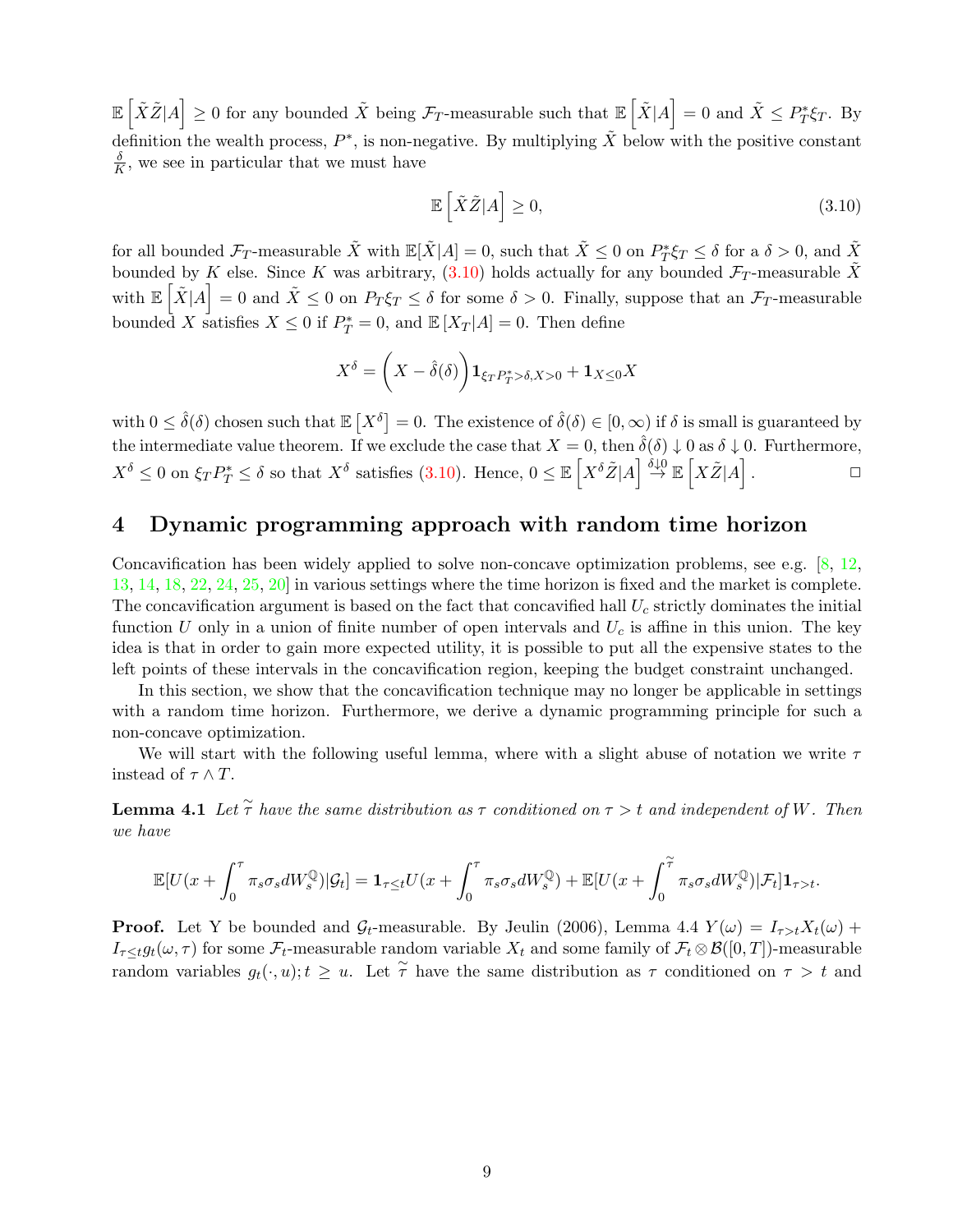independent of W. Then we have

$$
\mathbb{E}[U(x+\int_{0}^{\tau}\pi_{s}\sigma_{s}dW_{s}^{\mathbb{Q}})Y]=\mathbb{E}[I_{\tau\leq t}U(x+\int_{0}^{\tau}\pi_{s}\sigma_{s}dW_{s}^{\mathbb{Q}})Y]+\mathbb{E}[I_{\tau>t}U(x+\int_{0}^{\tau}\pi_{s}\sigma_{s}dW_{s}^{\mathbb{Q}})Y]
$$
\n
$$
=\mathbb{E}[I_{\tau\leq t}U(x+\int_{0}^{\tau}\pi_{s}\sigma_{s}dW_{s}^{\mathbb{Q}})Y]+\mathbb{E}[I_{\tau>t}U(x+\int_{0}^{\tau}\pi_{s}\sigma_{s}dW_{s}^{\mathbb{Q}})X_{t}]
$$
\n
$$
=\mathbb{E}[I_{\tau\leq t}U(x+\int_{0}^{\tau}\pi_{s}\sigma_{s}dW_{s}^{\mathbb{Q}})Y]+\mathbb{E}[\mathbb{E}[I_{\tau>t}U(x+\int_{0}^{\tau}\pi_{s}\sigma_{s}dW_{s}^{\mathbb{Q}})|\mathcal{F}_{t}]X_{t}]
$$
\n
$$
=\mathbb{E}[I_{\tau\leq t}U(x+\int_{0}^{\tau}\pi_{s}\sigma_{s}dW_{s}^{\mathbb{Q}})Y]+\mathbb{E}[\frac{I_{\tau>t}\mathbb{E}[I_{\tau>t}U(x+\int_{0}^{\tau}\pi_{s}\sigma_{s}dW_{s}^{\mathbb{Q}})|\mathcal{F}_{t}]}{P(\tau>t)}X_{t}]
$$
\n
$$
=\mathbb{E}[I_{\tau\leq t}U(x+\int_{0}^{\tau}\pi_{s}\sigma_{s}dW_{s}^{\mathbb{Q}})Y]+\mathbb{E}[I_{\tau>t}\mathbb{E}[U(x+\int_{0}^{\tau}\pi_{s}\sigma_{s}dW_{s}^{\mathbb{Q}})|\mathcal{F}_{t}]X_{t}]
$$
\n
$$
=\mathbb{E}[I_{\tau\leq t}U(x+\int_{0}^{\tau}\pi_{s}\sigma_{s}dW_{s}^{\mathbb{Q}})Y]+\mathbb{E}[I_{\tau>t}\mathbb{E}[U(x+\int_{0}^{\tau}\pi_{s}\sigma_{s}dW_{s}^{\mathbb{Q}})|\mathcal{F}_{t}]Y]
$$
\n
$$
=\mathbb{E}\Big[\Big\{I_{\tau\leq t}U
$$

from which the lemma follows by the definition of a conditional expectation.  $\Box$ 

Let  $\tilde{\tau}$  have the same distribution as  $\tau$  conditioned on  $\tau > t$ . Let us define

$$
V(t,x)=\mathop{\rm ess\;sup}_{(\pi_s)_{t\leq s\leq T}}\mathbb{E}\bigg[U(P^{t,\pi,x}_{\tau\wedge T})\mathbf{1}_{\tau>t}|\mathcal{G}_t\bigg]=\mathop{\rm ess\;sup}_{(\pi_s)_{t\leq s\leq T}}\mathbb{E}\bigg[U(x+\int_t^{\widetilde{\tau}}\pi_s\sigma_s dW^\mathbb{Q}_s)|\mathcal{F}_t\bigg]\mathbf{1}_{\tau>t}
$$

and  $\widetilde{V}(t,x) = \text{ess sup}$  $(\pi_s)_{t\leq s\leq T}$  $\mathbb{E}[U(P^{\tau \wedge t,\pi,x}_{\tau \wedge T}$  $\int_{\tau \wedge T}^{\tau \wedge t,\pi,x} |\mathcal{G}_t] = U(x) \mathbf{1}_{\tau \leq t} + V(t,x) \mathbf{1}_{\tau > t}$ . We want to find  $\widetilde{V}(0,x)$ . Below ∼

we show that  $V(t, x)$  follows the usual dynamic programming principle.

**Proposition 4.2 (Dynamic Programming)** For any  $0 \le t \le t' \le T$ , we have

$$
\widetilde{V}(t,x) = \operatorname*{ess\;sup}_{(\pi_s)_{t \le s \le t'}} \mathbb{E}\bigg[\widetilde{V}(t', P_{t'\wedge \tau}^{\tau \wedge t, \pi, x})|\mathcal{G}_t\bigg].
$$

Proof. It is

$$
\widetilde{V}(t,x) = \underset{(\pi_s)_{t \le s \le t'}}{\text{ess sup}} \mathbb{E} \Bigg[ U(x) \mathbf{1}_{\tau \le t} + U(x + \int_t^{\tau} \pi_s \sigma_s dW_s^{\mathbb{Q}}) \mathbf{1}_{t < \tau \le t'} + \underset{(\pi_s)_{t' \le s \le T \wedge \tau}}{\text{ess sup}} \mathbb{E} \Bigg[ \mathbf{1}_{\tau > t'} U(x + \int_t^{t'} \pi_s \sigma_s dW_s^{\mathbb{Q}} + \int_{t'}^{T \wedge \tau} \pi_s \sigma_s dW_s^{\mathbb{Q}}) |\mathcal{G}_{t'} \Bigg] |\mathcal{G}_{t} \Bigg]
$$
\n
$$
= \underset{(\pi_s)_{t \le s \le t'}}{\text{ess sup}} \mathbb{E} \Bigg[ \Bigg\{ U(P_{\tau \wedge T}^{\tau \wedge t, \pi, x}) \mathbf{1}_{\tau \le t'} + \underset{(\pi_s)_{t' \le s \le \tau \wedge T}}{\text{ess sup}} \mathbf{1}_{\tau > t'} \mathbb{E} \Bigg[ U(P_{t'}^{\tau \wedge t, \pi, x} + \int_{t'}^{T \wedge \tau} \pi_s \sigma_s dW_s^{\mathbb{Q}}) |\mathcal{G}_{t'} \Bigg] \Bigg\} \Bigg| \mathcal{G}_{t} \Bigg]
$$
\n
$$
= \underset{(\pi_s)_{t \le s \le t'}}{\text{ess sup}} \mathbb{E} \Bigg[ U(P_{t' \wedge \tau}^{\tau \wedge t, \pi, x}) \mathbf{1}_{\tau \le t'} + V(t', P_{t'}^{\tau \wedge t, \pi, x}) \mathbf{1}_{\tau > t'} \Big| \mathcal{G}_{t} \Bigg] = \underset{(\pi_s)_{t \le s \le t'}}{\text{ess sup}} \mathbb{E} \Bigg[ \widetilde{V}(t', P_{t' \wedge \tau}^{\tau \wedge t, \pi, x}) \Big| \mathcal{G}_{t} \Bigg].
$$

We are now in a position to show that contrary to the case with a certain time horizon, concavifying the utility function is not applicable when the investment horizon is random. In other words, replacing

<span id="page-9-0"></span>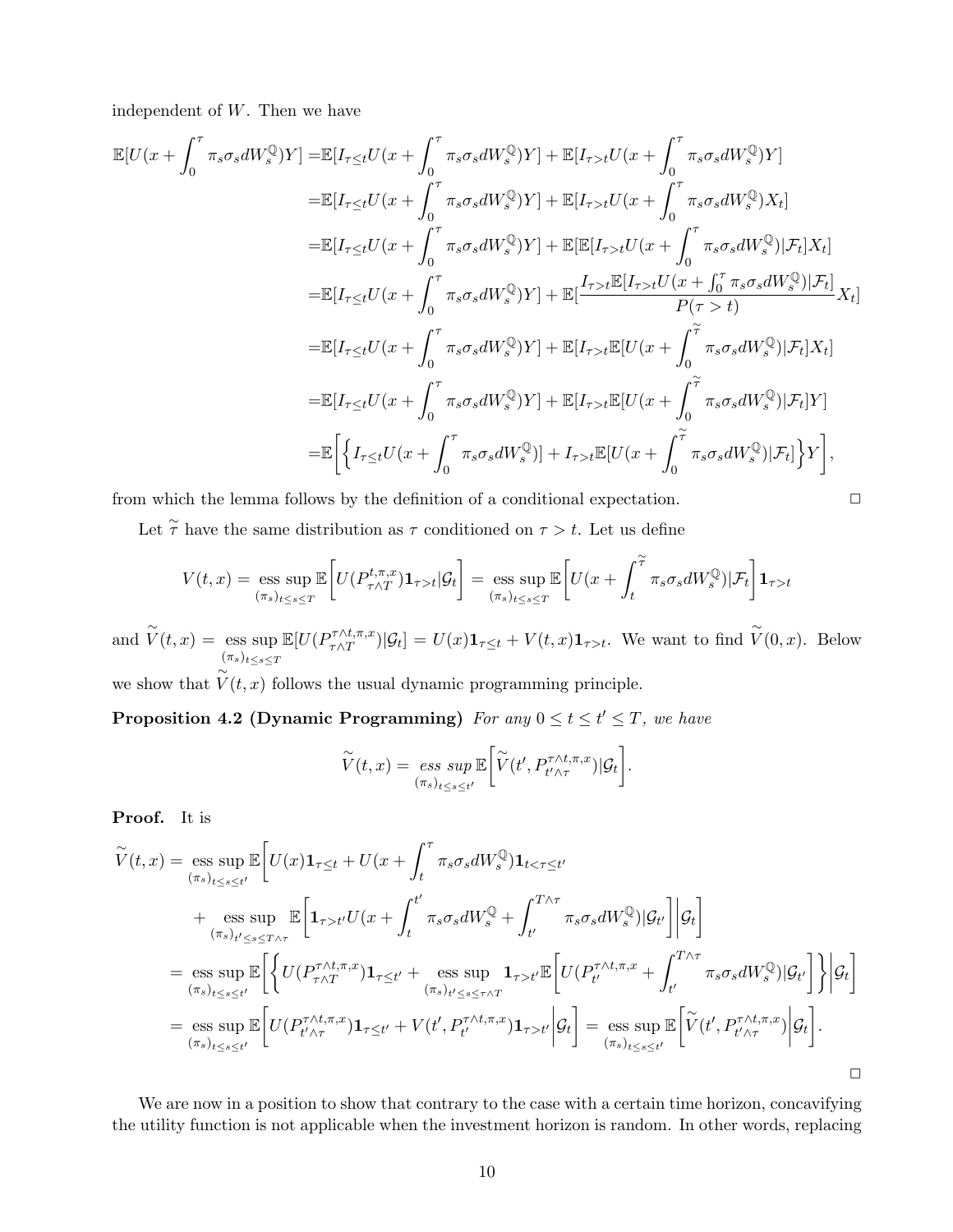U with  $U^c$  in the optimization  $(3.1)$  leads to a super-optimal strategy. To this end, we need to investigate smoothness and concavity of the value function of the certain time horizon optimization problem

<span id="page-10-1"></span>
$$
\bar{V}(t,x) := \sup_{\pi \in \Pi(t,x)} \mathbb{E}[U(P_T)|P_t = x].
$$
\n(4.1)

Smoothness and concavity of the value function has been also studied in  $[6]$  by working on the dual control problem and the dual HJB equation under the following assumption which we in the sequel will make as well <sup>\*</sup>:

**Assumption (H)**:  $U(0) = U^c(0) = 0$ ,  $U^c(\infty) = \infty$  and  $U^c$  is strictly increasing and  $U^c(x) \leq C(1+x^p)$ for some constant  $C > 0$  and  $0 < p < 1$ .

<span id="page-10-3"></span>**Proposition 4.3** Under Assumption (H), the value function  $\bar{V}(t, x)$  of Problem [\(4.1\)](#page-10-1) is strictly concave and strictly increasing and  $C^{1,2}$  in  $[0,T) \times [0,\infty)$ . Furthermore,  $\bar{V}(T,x) = U^c(x)$ ,  $\bar{V}(t,0) = 0$ and  $\bar{V}(t, x) \leq \tilde{C}(1+x^p)$  for some positive constant  $\tilde{C}$  and  $\bar{V}(t, x)$  satisfies the Inada's condition at zero and infinity.

**Proof.** By Theorem 4.1 in  $[22]$  the concavification argument can be applied and U can be replaced by its concave hull  $U^c$ . By assumption,  $U^c$  is increasing and concave and it follows that  $\bar{V}$  is strictly increasing, in  $C^{1,2}$  and satifies the growth condition by applying Theorem 3.8 in [\[6\]](#page-23-13). An inspection of the proof of Theorem 3.8 together with Lemma 3.6 [\[6\]](#page-23-13) also confirms that  $\overline{V}$  satisfies the Inada condition at 0 and infinity.  $\Box$ 

<span id="page-10-4"></span>**Proposition 4.4** Assume that Assumption (H) holds and the concavification region  $\{U < U^c\}$  contains an interval  $(0, \eta)$  for some  $\eta > 0^{\dagger}$ . Define sup π  $\mathbb{E}[U^c(P^{\pi,x}_{\tau \wedge T}$  $\left[\begin{matrix} \frac{\partial \pi}{\partial t} \\ \frac{\partial \pi}{\partial t} \end{matrix}\right] = A_0$  and sup  $\mathbb{E}[\stackrel{\cdot}{U}(P_{\tau}^{\pi,x}% ,\parallel P_{\tau}^{\pi,x}](P_{\tau,x}^{\pi,x}% ,\parallel P_{\tau,x}^{\pi,x}](P_{\tau,x}^{\pi,x}P_{\tau,x}^{\pi,x}P_{\tau,x}^{\pi,x}P_{\tau,x}^{\pi,x}P_{\tau,x}^{\pi,x}P_{\tau,x}^{\pi,x}P_{\tau,x}^{\pi,x}P_{\tau,x}^{\pi,x}P_{\tau,x}^{\pi,x}P_{\tau,x}^{\pi,x}P_{\tau,x}^{\pi,x}P_{\tau,x}^{\pi,x}P_{\tau,x}^{\pi,x}P_{\tau,x}^{\pi,x}P_{$  $\left[\nabla_{\tau \wedge T}^{\pi,x}\right] = B_0.$ Then  $A_0 > B_0$ .

**Proof.** By the dynamic programming principle it is sufficient to show that on a non-zero set

$$
A_{T_{n-2}} := \underset{(\pi_s)_{T_{n-2} \leq s \leq T_n}}{\text{ess sup }} \mathbb{E}[U^c(P_{\tau \wedge T}^{\pi}) | \mathcal{G}_{T_{n-2}}] > \underset{(\pi_s)_{T_{n-2} \leq s \leq T_n}}{\text{ess sup }} \mathbb{E}[U(P_{\tau \wedge T}^{\pi}) | \mathcal{G}_{T_{n-2}}] =: B_{T_{n-2}}.
$$

Let us remark that in our complete market setting, the market price density  $\xi$  is atomless and U is continuous by assumption. In particular, by Proposition [4.3](#page-10-3) and the concavification techniques in the certain maturity case (see Section 5 of  $[22]$ ), the last period value function is given by

$$
V_{T_{n-1}} = \underset{(\pi_s)_{T_{n-1} \leq s \leq T_n}}{\text{ess sup }} \mathbb{E}[U^c(P_{\tau \wedge T}^{\pi}) | \mathcal{G}_{T_{n-1}}] = \underset{(\pi_s)_{T_{n-1} \leq s \leq T_n}}{\text{ess sup }} \mathbb{E}[U(P_{\tau \wedge T}^{\pi}) | \mathcal{G}_{T_{n-1}}],
$$

which is strictly increasing and strictly concave and  $V_{T_{n-1}}(0) = U(0) = 0$ . Therefore,

$$
p_{n-1}U + p_n V_{T_{n-1}} \le (p_{n-1}U + p_n V_{T_{n-1}})^c \le p_{n-1}U^c + p_n V_{T_{n-1}}.
$$

It can be observed that for an  $\tilde{\varepsilon} > 0$ 

$$
(0,\tilde{\varepsilon}) \subset \{p_{n-1}U + p_nV_{T_{n-1}} < (p_{n-1}U + p_nV_{T_{n-1}})^c\} \subset \{p_{n-1}U + p_nV_{T_{n-1}} < p_{n-1}U^c + p_nV_{T_{n-1}}\} = \{U < U^c\}.
$$

<span id="page-10-0"></span><sup>\*</sup>It is shown in [\[7\]](#page-23-14) that the continuity assumption of  $U<sup>c</sup>$  can be dropped under a Hölder continuity condition (Theorem 4.2) by using the comparison principle of PDEs for the dual control problem.

<span id="page-10-2"></span><sup>&</sup>lt;sup>†</sup>This assumption is satisfied in the option compensation problem with power utility, see Section [5.2](#page-12-0)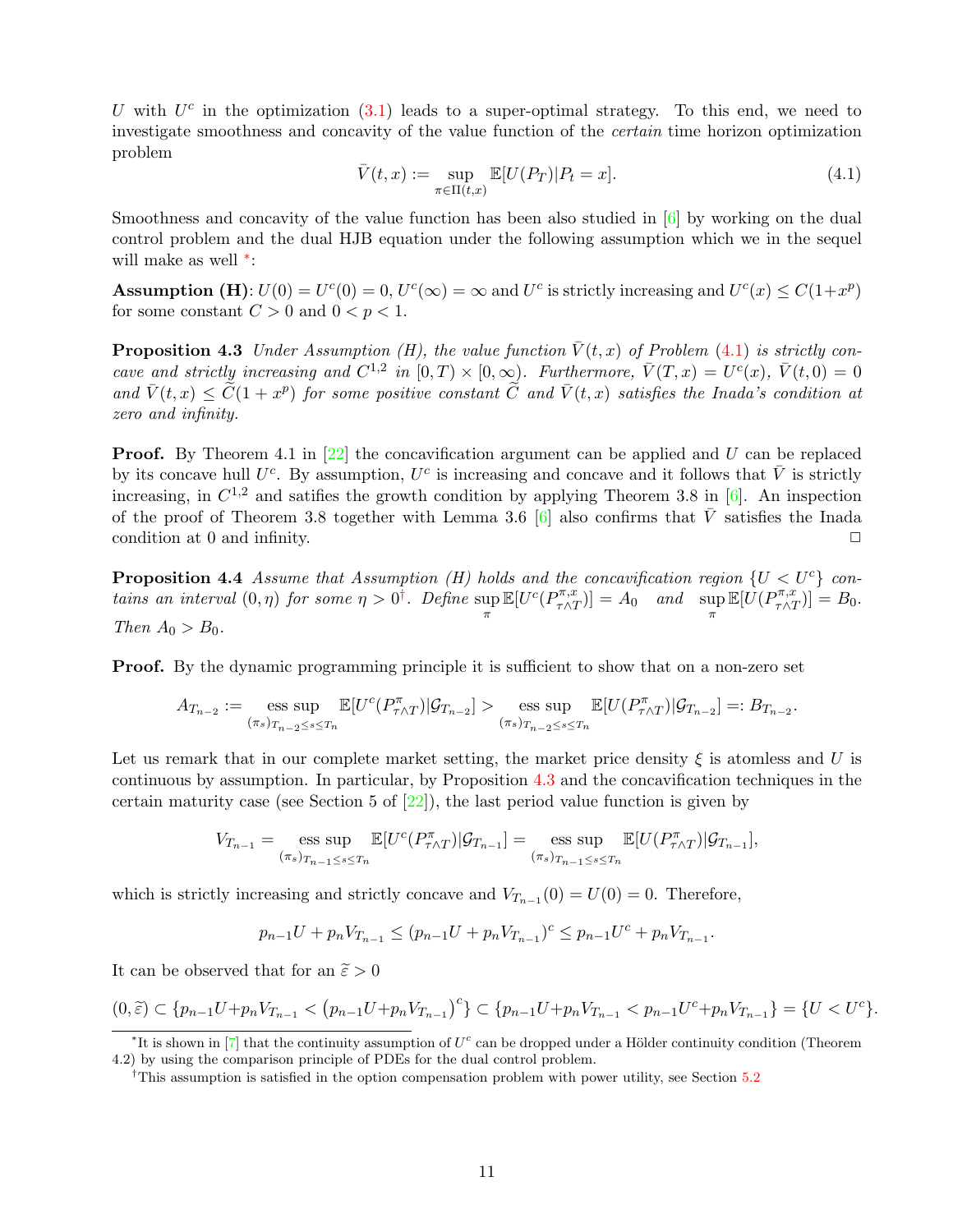It then follows

$$
A_{T_{n-2}} = \sum_{i \leq n-2} \mathbf{1}_{\tau=T_i} U^c(P_{T_i}^{\pi}) + \mathbf{1}_{\tau>T_{n-2}} \underset{(\pi_s)_{T_{n-2} \leq s \leq T_{n-1}}{\text{ess sup}} \mathbb{E}[p_{n-1} U^c(P_{T_{n-1}}^{\pi}) + p_n V_{T_{n-1}}(P_{T_{n-1}}^{\pi}) | \mathcal{G}_{T_{n-2}}]/(p_{n-1} + p_n)
$$
  
\n
$$
\geq \sum_{i \leq n-2} \mathbf{1}_{\tau=T_i} U^c(P_{T_i}^{\pi}) + \mathbf{1}_{\tau>T_{n-2}} \mathbb{E}[p_{n-1} U^c(P_{T_{n-1}}^{\pi}) + p_n V_{T_{n-1}}(P_{T_{n-1}}^{\pi^*}) | \mathcal{G}_{T_{n-2}}]/(p_{n-1} + p_n)
$$
  
\n
$$
> \sum_{i \leq n-2} \mathbf{1}_{\tau=T_i} U(P_{T_i}^{\pi}) + \mathbf{1}_{\tau>T_{n-2}} \mathbb{E}[(p_{n-1} U(P_{T_{n-1}}^{\pi^*}) + p_n V_{T_{n-1}}(P_{T_{n-1}}^{\pi^*}))^c | \mathcal{G}_{T_{n-2}}]/(p_{n-1} + p_n)
$$
  
\n
$$
= \sum_{i \leq n-2} \mathbf{1}_{\tau=T_i} U(P_{T_i}^{\pi}) + \mathbf{1}_{\tau>T_{n-2}} \underset{(\pi_s)_{T_{n-2} \leq s \leq T_{n-1}}{\text{ess sup}} \mathbb{E}[p_{n-1} U(P_{T_{n-1}}^{\pi^*}) + p_n V_{T_{n-1}}(P_{T_{n-1}}^{\pi^*}) | \mathcal{G}_{T_{n-2}}]/(p_{n-1} + p_n)
$$
  
\n
$$
= B_{T_{n-2}}
$$

with  $\pi^* = \text{argsup}$  $(\pi_s)_{T_{n-2}\leq s\leq T_{n-1}}$  $\mathbb{E}[p_{n-1}U(P_{T_{n-1}}^{\pi})+p_nV_{T_{n-1}}(P_{T_{n-1}}^{\pi})|\mathcal{G}_{T_{n-2}}]$ . The strict inequality above holds

because  $(p_{n-1}U + p_n V_{T_{n-1}})^c$  is not affine on the set  $\{U < U^c\}$  and is strictly concave on an interval  $(0, \varepsilon) \subset \{U < U^c\}$  for some  $\varepsilon > 0$  due to Inada's condition at zero of  $V_{T_{n-1}}$  (see Lemma [8.3\)](#page-24-9). Hence, by a Merton-Lagrange-type analysis,  $P_{T_{n}}^{\pi^{*}}$  $T_{n-1}$  takes values with positive probability in a non-zero set where  $(p_{n-1}U + p_n V_{T_{n-1}})^c < p_{n-1}U^c + p_n V_{T_{n-1}}$ .  $\Box$ 

It follows from Proposition [4.4](#page-10-4) that concavification techniques (as for instance in [\[22\]](#page-24-5)) cannot be directly applied to  $U$  when the time horizon is random. The non-concave optimization in this case can however still be solved by a recursive procedure which is established by Proposition [4.2.](#page-9-0) This will be explicitly illustrated in the next section.

### <span id="page-11-0"></span>5 Example for power utility function

In this section, we illustrate our main results established in the previous sections. In particular, we consider for  $0 \leq \tau \leq T$  a discrete random variable, i.e., there are times  $T_0 := 0 < T_1 < T_2 < \cdots <$  $T_n = T$  and probabilities  $0 < p_i < 1$  for  $1 \leq i \leq n$  with  $\sum_{i=1}^n p_i = 1$  such that  $\mathbb{P}(\tau = T_i) = p_i$ , for  $1 \leq i \leq n$ . For simplicity, we assume that  $\theta$  and r are constant and we choose a power (CRRA) utility, i.e.,

<span id="page-11-1"></span>
$$
U(x) := \frac{x^{1-\gamma}}{1-\gamma}, \text{ for } 0 < \gamma < 1.
$$
 (5.1)

#### 5.1 Concave optimization with power utility

Note first that since U is strictly concave we have that  $I = (U')^{-1}$ . By Theorem [3.1,](#page-5-2) we need to find an adapted process  $\nu \geq 0$  with  $\nu_0 = U'(x)$  such that the process  $\xi P^{x,\pi^{(n)}(x,I(\nu_{T_1}\xi_{T_1}),\cdots,I(\nu_{T_1}\xi_{T_n}))}$ generated by the  $n+1$ -tuple  $(x, I(\nu_{T_1} \xi_{T_1}), \cdots, I(\nu_{T_1} \xi_{T_n}))$  is a martingale and  $\sum_{i=1}^n p_i \nu_{T_i}$  is a constant. As shown below, for such a CRRA utility function we can find a  $\nu$  which is deterministic, in particular,  $\sum_{i=1}^{n} p_i \nu_{T_i}$  is a constant.

<span id="page-11-2"></span>**Proposition 5.1** For power utility U defined in  $(5.1)$ , the optimal solution  $P^*$  generated by the  $n+1$ tuple  $(x, I(\nu_{T_1} \xi_{T_1}), \cdots, I(\nu_{T_n} \xi_{T_n}))$ , where

$$
\nu_{T_j} = \left(\frac{x}{f\left(\frac{\gamma-1}{\gamma},0,T_j\right)}\right)^{-\gamma}, \quad 1 \le j \le n.
$$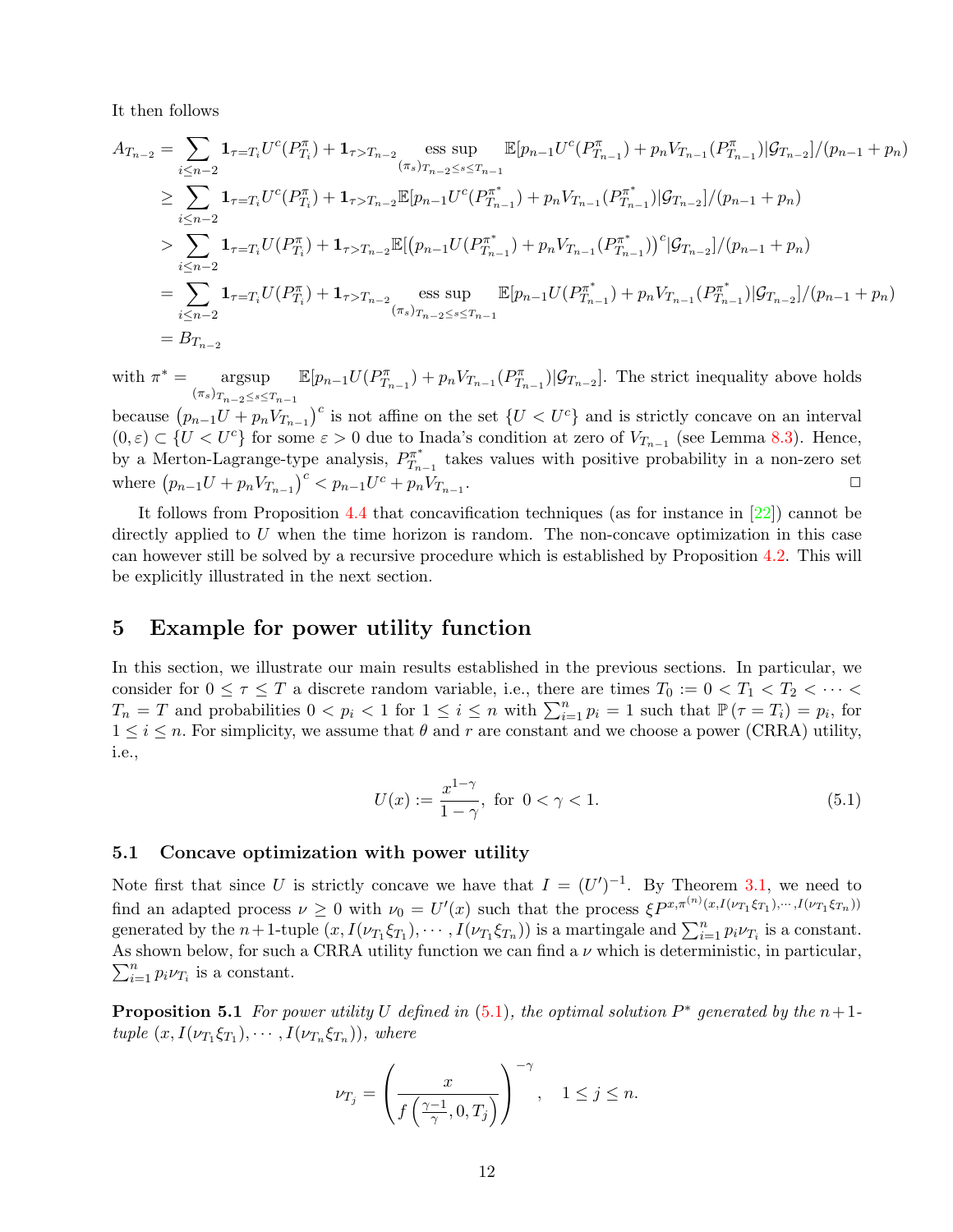and  $f(q, t, T) := \exp \left(-q \int_t^T (r_s + \frac{1}{2}) \right)$  $\frac{1}{2}\theta_s^2)ds + q^2 \int_t^T$  $\frac{\theta_{s}^{2}}{2}ds\Big)$ . Furthermore, the optimal investment strategy is the Merton strategy, i.e. the optimal fraction of wealth invested in the risky asset at time t is given by  $\frac{\mu_t-r_t}{\gamma \sigma_t^2}$ , which is independent of the distribution of the stopping time.

**Proof.** We try to find the optimal solution  $P^*$  generated by the  $n+1$ -tuple  $(x, I(\nu_{T_1} \xi_{T_1}), \cdots, I(\nu_{T_1} \xi_{T_n})),$ where  $\nu_{T_j}$ ,  $j = 1, \dots, n$  are deterministically chosen such that the martingale condition is fulfilled. By Lemma [8.1](#page-24-10) and the martingale condition we have for  $1 \leq i \leq j \leq n$ 

$$
\xi_{T_i} I(\nu_{T_i} \xi_{T_i}) = \mathbb{E} \left[ \xi_{T_j} I(\nu_{T_j} \xi_{T_j}) \big| \mathcal{F}_{T_i} \right] = \xi_{T_i} I(\xi_{T_i}) \nu_{T_j}^{-\frac{1}{\gamma}} f\left(\frac{\gamma - 1}{\gamma}, T_i, T_j\right),
$$

which yields

$$
\nu_{T_i}^{-\frac{1}{\gamma}} = f\left(\frac{\gamma - 1}{\gamma}, T_i, T_j\right) \nu_{T_j}^{-\frac{1}{\gamma}}, \quad 1 \le i \le j \le n.
$$

Hence,

$$
\nu_{T_j} = \left(\frac{x}{f\left(\frac{\gamma - 1}{\gamma}, 0, T_j\right)}\right)^{-\gamma}, \quad 1 \le j \le n.
$$

Using Itô's formula it can be checked directly that  $\pi_t = \frac{\mu_t - r_t}{\gamma \sigma^2}$  $\frac{v_t - r_t}{\gamma \sigma_t^2} P_t^*$ , which is the classical Merton strategy.  $\square$ 

Hence, in the concave optimization problem the optimal portfolio selection is not affected by the presence of an uncertain time horizon, even though the value function is not identical to the one corresponding to the standard fixed-horizon case. This result can be considered as a confirmation of Merton [\[19\]](#page-24-0) and Richard [\[23\]](#page-24-3) and is aligned with the findings in [\[10,](#page-23-2) [11\]](#page-23-3).

#### <span id="page-12-0"></span>5.2 Non-concave optimization: recursive solution

We consider the special choice of a non-concave objective function  $U : \mathbb{R} \to \mathbb{R} \cup \{-\infty\}$  as in [\(5.2\)](#page-12-1), i.e., for given  $K > 0$  and  $B > 0$ :

<span id="page-12-1"></span>
$$
U(x) = \begin{cases} u(K + \alpha(x - B)^+) & \text{for } x \ge 0, \\ -\infty & \text{else.} \end{cases}
$$
 (5.2)

where  $u(x) = x^{1-\gamma}/(1-\gamma)$ , with  $0 < \gamma < 1$ . We remark that although in almost all optimal control problems considered in the literature a fixed known time horizon is assumed, in reality a fixed maturity is typically not naturally given and the target date itself instead is often of random-type. Hence, the problem considered in this chapter fits to all option type managerial compensation problems, for which in the case of a non-random time horizon there is already a rich literature in the finance & OR literature going back to [\[13,](#page-23-4) [25\]](#page-24-7).

Besides option type managearial compensation payoffs of the form [\(5.2\)](#page-12-1) arise naturally for instance in flexibility rider insurance products which at the end of the life time of the policy holder, pay out a guarantee plus a particpation rate the latter depending on the returns in the stock market. In these products, the policy holder is allowed to influence the investment decision of the life insurance product. An example for such producs are in France for instance the life insurance products AXA Twin Star, in Germany the Swiss Life Champion and in the US, for example, Allianz Index Advanta, see [\[14\]](#page-23-10) and the references within. In this case  $\alpha$ , K, B are the participation rate, the guarantee and the threshold for the participation, respectively.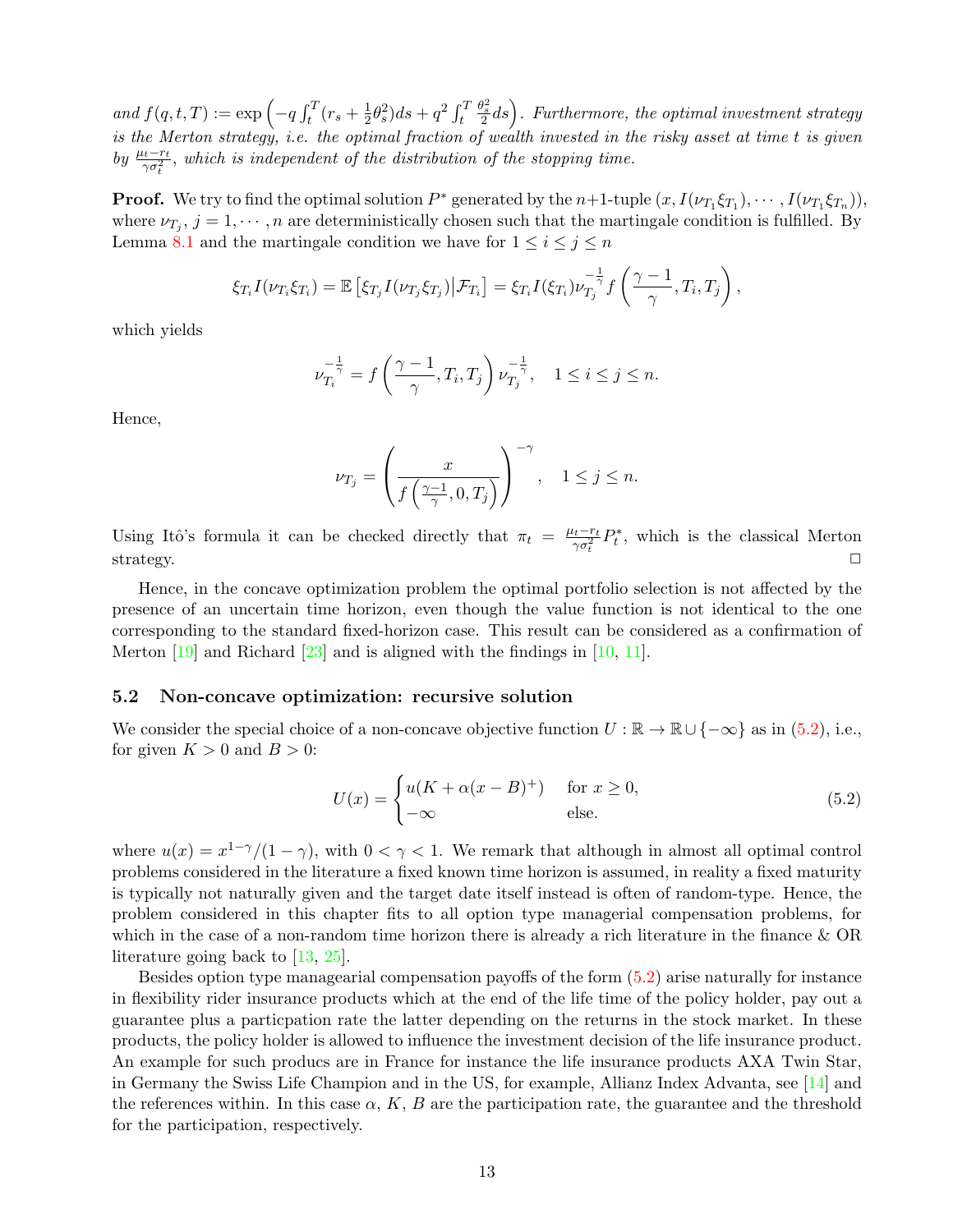By Proposition [4.4,](#page-10-4) a concavification procedure cannot be directly applied and we will solve the optimization by a recursive procedure. For comparison purpose, we introduce the concave envelope  $U^c : \mathbb{R} \to \mathbb{R} \cup \{-\infty\}$  given by

$$
U^{c}(x) := \begin{cases}\n-\infty & \text{for } x < 0, \\
U(0) + U'(\hat{x}(B))x & \text{for } 0 \le x \le \hat{x}(B), \\
U(x) & \text{for } x > \hat{x}(B),\n\end{cases}
$$
\n(5.3)

where  $\hat{x}(B) := \min\{x > 0 : U(x) = U^c(x)\}\.$  As in [\[20,](#page-24-8) [13\]](#page-23-4),  $\hat{x}(B)$  is defined by the following concavification equation:

<span id="page-13-3"></span><span id="page-13-2"></span>
$$
U(\hat{x}(B)) - U(0) = U'(\hat{x}(B))\hat{x}(B).
$$
\n(5.4)

Note that  $U^c$  dominates U with equality for  $x = 0$  and  $x \ge \hat{x}(B)$ . Now, we are able to define the function  $I:(0,\infty)\to[0,\infty)$  by

$$
I(y) := \left[\frac{1}{\alpha} \left(i\left(\frac{y}{\alpha}\right) - K\right) + B\right] \mathbf{1}_{\{y < U'(\hat{x}(B))\}},\tag{5.5}
$$

where  $i(x) = x^{-1/\gamma}$  is the inverse of u'. We note that I is the generalized inverse function of  $(U^c)'$  in the sense that  $y \in (U^c)'(I(y))$  for all  $y > 0$ .

In our last period we already know  $\tau$  so that the problem can be treated as a static non-concave EU maximization problem.

Given  $P_{T_1} = x > 0$ , the wealth level at time  $T_1$ , the optimal terminal wealth of the conditional static problem is given by

<span id="page-13-0"></span>
$$
P_T^* = I(\lambda_T \xi_T) = \left[\frac{1}{\alpha} \left(i \left(\frac{\lambda_T \xi_T}{\alpha}\right) - K\right) + B\right] \mathbf{1}_{\{\lambda_T \xi_T < U'(\hat{x}(B))\}}\tag{5.6}
$$

where  $\lambda_T$  is  $\mathcal{F}_{T_1}$ -measurable and defined by the budget constraint  $\mathbb{E}[\xi_T \xi_{T_1}^{-1}]$  $T_1^{-1}P_T^*|\mathcal{F}_{T_1}] = x$ , see [\[13,](#page-23-4) [20,](#page-24-8) [25\]](#page-24-7). The optimal wealth process is given by the following lemma:

**Lemma 5.2** Given a realized wealth level at time  $T_1$ , the optimal wealth process on  $(T_1, T]$  is given by  $P_t^* = P_{t,T}^*(\lambda_T \xi_t)$ , where

$$
P_{t,T}^*(y) := f(1, t, T) \left( B - \frac{K}{\alpha} \right) \Phi[d(1, t, T, y)]
$$
  
+ 
$$
\left( \frac{1}{\alpha} \right)^{1 - \frac{1}{\gamma}} (y)^{-1/\gamma} f\left( 1 - \frac{1}{\gamma}, t, T \right) \Phi[d(1 - 1/\gamma, t, T, y)],
$$
(5.7)

where  $\lambda_T$  satisfies the budget constraint at time  $T_1$ ,  $\Phi$  denotes the cumulative distribution function of the standard normal distribution and

<span id="page-13-1"></span>
$$
d(q, t, T, \xi) = \frac{\log (U'(\hat{x}(B)) / \xi) + (r + \frac{1}{2}\theta^2) (T - t)}{\theta\sqrt{T - t}} - q\theta\sqrt{T - t}.
$$
 (5.8)

**Proof.** The lemma follows directly from  $(5.6)$  and Lemma [8.2.](#page-24-11)  $\Box$ 

Note that the wealth process  $P_{t,T}^*(\lambda_T \xi_t)$ , expressed as a functional of the product  $\lambda_T \xi_t$ , depends on the wealth level at time  $T_1$ ,  $P_{T_1}$ , as the multiplier  $\lambda_T = \lambda_T (P_{T_1})$  is characterized by the budget equation at time  $T_1$ .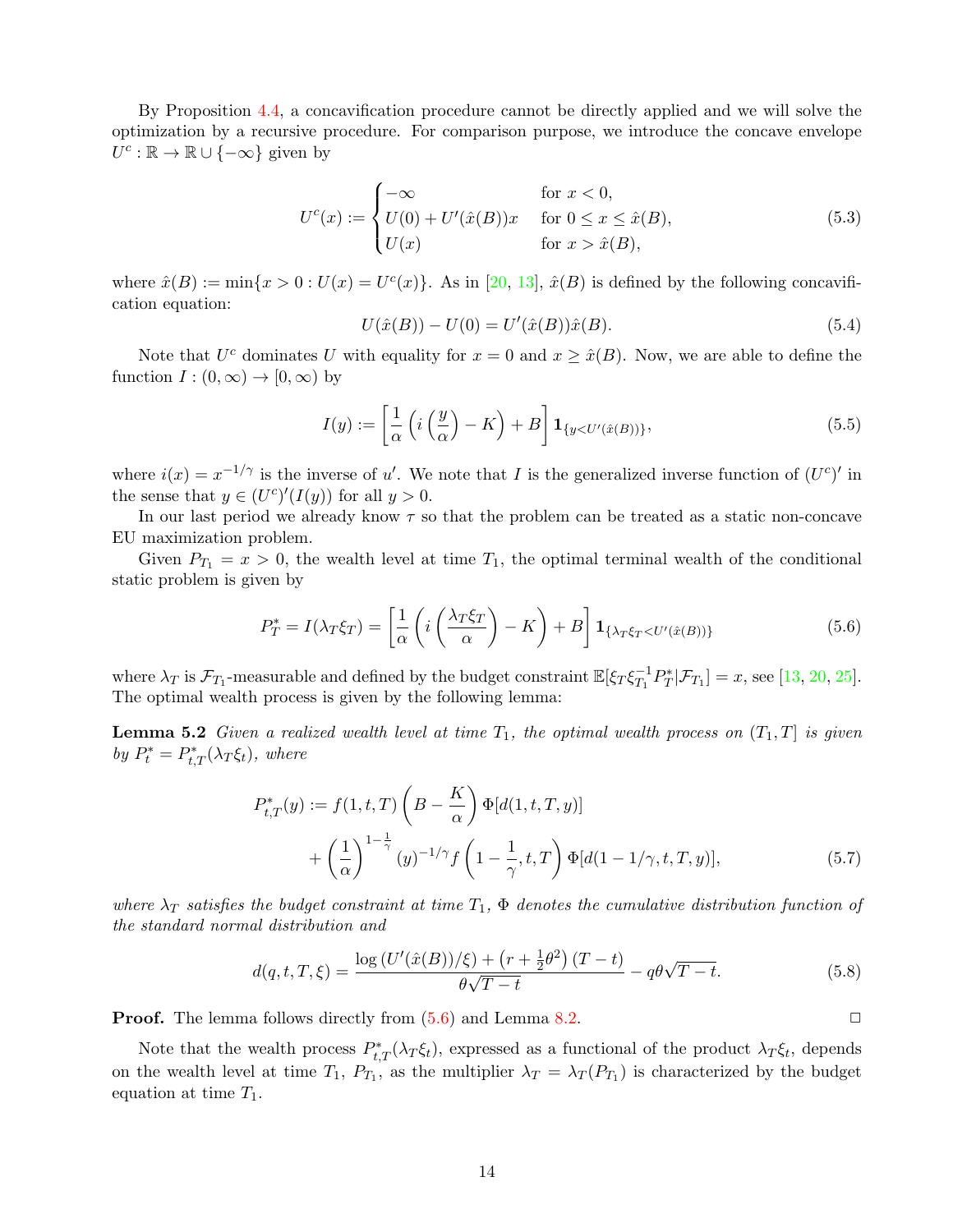**Lemma 5.3** The indirect value function  $V_{T_1}(x) := \mathbb{E}[U(P_T^*)|P_{T_1} = x]$  is given by

$$
V_{T_1}(x) = \frac{1}{1 - \gamma} f(q, T_1, T) \left(\frac{1}{\alpha}\right)^{1 - \frac{1}{\gamma}} (\lambda_T(x)\xi_{T_1})^{1 - 1/\gamma} f\left(1 - \frac{1}{\gamma}, T_1, T\right) \Phi[d(1 - 1/\gamma, T_1, T, \xi_{T_1}\lambda_T(x))] + \frac{1}{1 - \gamma} K^{1 - \gamma} (1 - \Phi[d(0, T_1, T, \xi_{T_1}\lambda_T(x))]).
$$
(5.9)

**Proof.** From  $(5.6)$  we have

$$
V_{T_1}(x) = \mathbb{E}[U(P_T^*)|P_{T_1}^* = x] = \mathbb{E}\bigg[\frac{1}{1-\gamma} \bigg(\frac{\lambda_T(x)\xi_T}{\alpha}\bigg)^{(-1/\gamma)\times(1-\gamma)}\mathbf{1}_{\{\lambda_T\xi_T < U'(\hat{x}(B))\}}\bigg] + \frac{K^{1-\gamma}}{1-\gamma}\mathbb{E}\big[\mathbf{1}_{\{\lambda_T\xi_T \geq U'(\hat{x}(B))\}}\bigg]
$$

and the explicit formula follows directly from Lemma [8.2.](#page-24-11)  $\Box$ 

<span id="page-14-3"></span>**Proposition 5.4**  $V_{T_1}(x)$  is a globally strictly concave function and its first two derivatives are given by

<span id="page-14-2"></span><span id="page-14-0"></span>
$$
V'_{T_1}(x) = \lambda_T(x)\xi_{T_1} \quad and \quad V''_{T_1}(x) = \lambda'_T(x)\xi_{T_1}.
$$
 (5.10)

The inverse of marginal indirect value function  $(V_{T_1})'$  is given by

$$
I_{T_1}(X) = f(1, T_1, T) \left( B - \frac{K}{\alpha} \right) \Phi[d(1, T_1, T, X)] + \left( \frac{1}{\alpha} \right)^{1 - \frac{1}{\gamma}} (X)^{-1/\gamma} f\left( 1 - \frac{1}{\gamma}, T_1, T \right) \Phi[d(1 - 1/\gamma, T_1, T, X)].
$$
(5.11)

Proof. By differentiating the budget constraint

$$
x = f(1, T_1, T) \left( B - \frac{K}{\alpha} \right) \Phi[d(1, T_1, T, \lambda_T \xi_{T_1})] + \left( \frac{1}{\alpha} \right)^{1 - \frac{1}{\gamma}} (\lambda_T \xi_{T_1})^{-1/\gamma} f\left( 1 - \frac{1}{\gamma}, T_1, T \right) \Phi[d(1 - 1/\gamma, T_1, T, \lambda_T \xi_{T_1})],
$$
  
we obtain  $\frac{dx}{dt} = A_1 + A_2 + A_3$  where

we obtain  $\frac{dx}{d\lambda_T} = A_1 + A_2 + A_3$ , where

$$
A_1 = \frac{-1}{\gamma} \left(\frac{1}{\alpha}\right)^{1-\frac{1}{\gamma}} \xi_{T_1} (\lambda_T \xi_{T_1})^{-1/\gamma - 1} f\left(1 - \frac{1}{\gamma}, T_1, T\right) \Phi[d(1 - 1/\gamma, T_1, T, \lambda_T \xi_{T_1})],
$$
  
\n
$$
A_2 = \left(\frac{1}{\alpha}\right)^{1-\frac{1}{\gamma}} (\lambda_T \xi_{T_1})^{-1/\gamma} f\left(1 - \frac{1}{\gamma}, T_1, T\right) \varphi[d(1 - 1/\gamma, T_1, T, \lambda_T \xi_{T_1})] \frac{-1}{\lambda_T \theta \sqrt{T - T_1}},
$$
  
\n
$$
A_3 = f(1, T_1, T) \left(B - \frac{K}{\alpha}\right) \varphi[d(1, T_1, T, \lambda_T \xi_{T_1})] \frac{-1}{\lambda_T \theta \sqrt{T - T_1}}.
$$

Similarly, by differentiating [\(5.9\)](#page-14-0) we obtain that

<span id="page-14-1"></span>
$$
\frac{\mathrm{d}x}{\mathrm{d}\lambda_T}V'_{T_1}(x) = \lambda_T \xi_{T_1}A_1 + \frac{1}{1-\gamma}\lambda_T \xi_{T_1}A_2 - \frac{1}{1-\gamma}K^{1-\gamma}\varphi[d(0,T_1,T,\xi_{T_1}\lambda_T)]\frac{-1}{\lambda_T\theta\sqrt{T-T_1}}.
$$

Note that from [\(5.8\)](#page-13-1) we have for any  $q \in \mathbb{R}$ ,

$$
f(q,T_1,T)\varphi[d(q,T_1,T,\lambda_T\xi_{T_1})] = f(q,T_1,T)\varphi[d(0,T_1,T,\lambda_T\xi_{T_1}) - q\theta\sqrt{T-T_1}]
$$
  
\n
$$
= f(q,T_1,T)\varphi[d(0,T_1,T,\lambda_T\xi_{T_1})]e^{-\frac{1}{2}q^2\theta^2(T-T_1)}e^{qd(0,T_1,T,\lambda_T\xi_{T_1})\theta\sqrt{T-T_1}}
$$
  
\n
$$
= f(q,T_1,T)\varphi[d(0,T_1,T,\lambda_T\xi_{T_1})] \frac{e^{q\log\left(\frac{U'(\hat{x}_B)}{\lambda_T\xi_{T_1}}\right)}}{f(q,T_1,T)}
$$
  
\n
$$
= \left(\frac{U'(\hat{x}_B)}{\lambda_T\xi_{T_1}}\right)^q \varphi[d(0,T_1,T,\lambda_T\xi_{T_1})]. \tag{5.12}
$$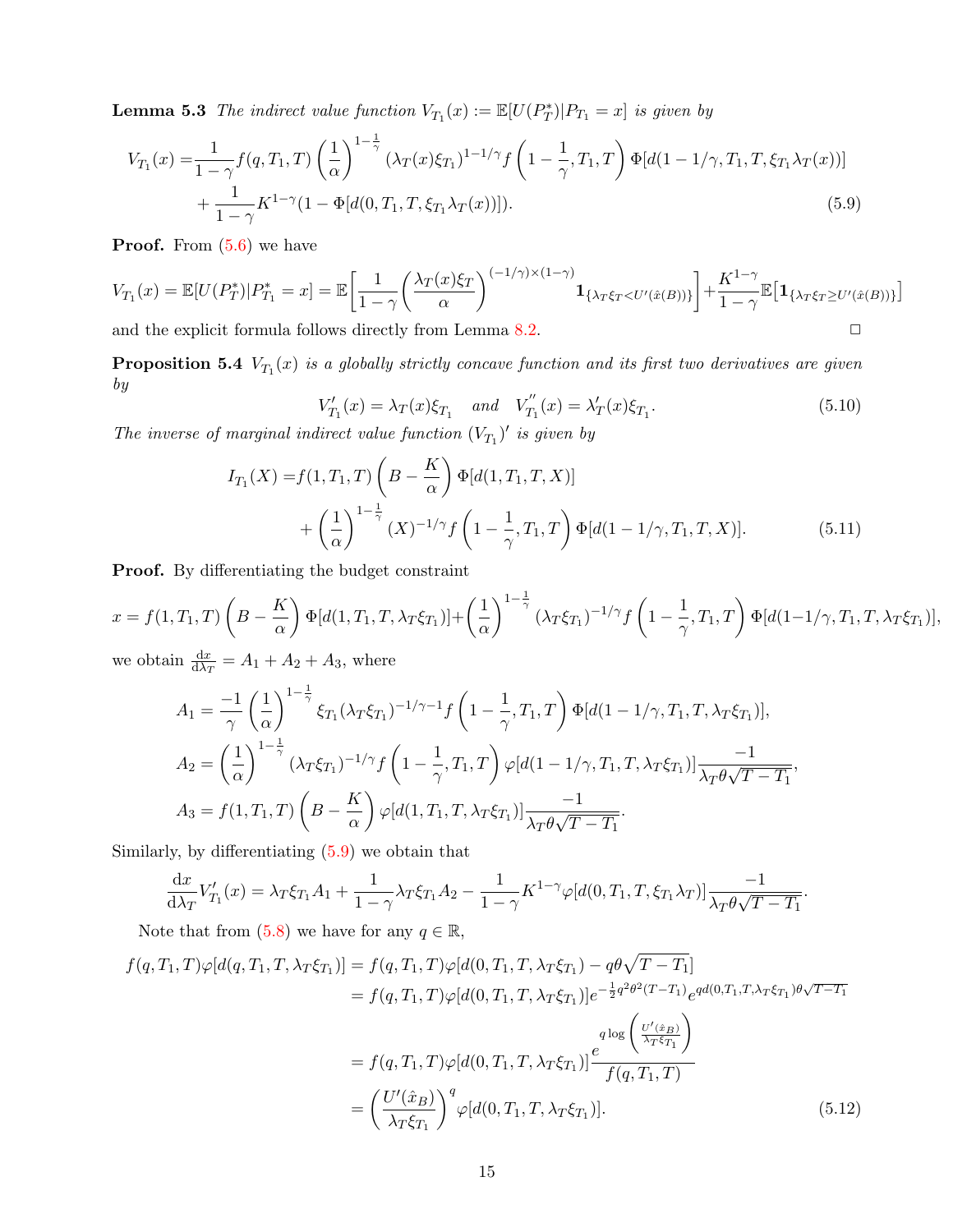By direct calculation, we can represent  $V'_{T_1}(x)$  as

$$
V'_{T_1}(x) = \frac{d\lambda_T}{dx} \left( \lambda_T \xi_{T_1} A_1 + \frac{1}{1 - \gamma} \lambda_T \xi_{T_1} A_2 - \frac{1}{1 - \gamma} K^{1 - \gamma} \varphi[d(0, T_1, T, \xi_{T_1} \lambda_T)] \frac{-1}{\lambda_T \theta \sqrt{T - T_1}} \right)
$$
  
\n
$$
= \frac{d\lambda_T}{dx} \lambda_T \xi_{T_1} (A_1 + A_2 + A_3)
$$
  
\n
$$
+ \frac{d\lambda_T}{dx} \left( (\frac{1}{1 - \gamma} - 1) \lambda_T \xi_{T_1} A_2 - \frac{1}{1 - \gamma} K^{1 - \gamma} \varphi[d(0, T_1, T, \xi_{T_1} \lambda_T)] \frac{-1}{\lambda_T \theta \sqrt{T - T_1}} - \lambda_T \xi_{T_1} A_3 \right)
$$
  
\n
$$
= \lambda_T \xi_{T_1} + \frac{d\lambda_T}{dx} \left( \frac{\gamma}{1 - \gamma} \lambda_T \xi_{T_1} A_2 - \frac{K^{1 - \gamma}}{1 - \gamma} \varphi[d(0, T_1, T, \xi_{T_1} \lambda_T)] \frac{-1}{\lambda_T \theta \sqrt{T - T_1}} - \lambda_T \xi_{T_1} A_3 \right). \tag{5.13}
$$

By applying  $(5.12)$  with  $q = 1$  and  $q = 1 - \frac{1}{\gamma}$  $\frac{1}{\gamma}$  we obtain

<span id="page-15-0"></span>
$$
f(1,T_1,T)\varphi[d(1,T_1,T,\lambda_T\xi_{T_1})] = \left(\frac{U'(\hat{x}_B)}{\lambda_T\xi_{T_1}}\right)\varphi[d(0,T_1,T,\lambda_T\xi_{T_1})],
$$
  

$$
f(1-\frac{1}{\gamma},T_1,T)\varphi[d(1-\frac{1}{\gamma},T_1,T,\lambda_T\xi_{T_1})] = \left(\frac{U'(\hat{x}_B)}{\lambda_T\xi_{T_1}}\right)^{1-\frac{1}{\gamma}}\varphi[d(0,T_1,T,\lambda_T\xi_{T_1})].
$$

It follows that

$$
(\lambda_T \xi_{T_1}) A_2 = (\lambda_T \xi_{T_1}) \left(\frac{1}{\alpha}\right)^{1-\frac{1}{\gamma}} (\lambda_T \xi_{T_1})^{-1/\gamma} \left(\frac{U'(\hat{x}_B)}{\lambda_T \xi_{T_1}}\right)^{1-\frac{1}{\gamma}} \varphi[d(0, T_1, T, \lambda_T \xi_{T_1})] \frac{-1}{\lambda_T \theta \sqrt{T - T_1}}
$$
  
= 
$$
\left(\frac{U'(\hat{x}_B)}{\alpha}\right)^{1-\frac{1}{\gamma}} \varphi[d(0, T_1, T, \lambda_T \xi_{T_1})] \frac{-1}{\lambda_T \theta \sqrt{T - T_1}}
$$
(5.14)

and

$$
(\lambda_T \xi_{T_1}) A_3 = (\lambda_T \xi_{T_1}) \left( B - \frac{K}{\alpha} \right) \left( \frac{U'(\hat{x}_B)}{\lambda_T \xi_{T_1}} \right) \varphi[d(0, T_1, T, \lambda_T \xi_{T_1})] \frac{-1}{\lambda_T \theta \sqrt{T - T_1}}
$$
  
= 
$$
\left( B - \frac{K}{\alpha} \right) U'(\hat{x}_B) \varphi[d(0, T_1, T, \lambda_T \xi_{T_1})] \frac{-1}{\lambda_T \theta \sqrt{T - T_1}}.
$$
(5.15)

The bracket in [\(5.13\)](#page-15-0) can be expressed as

$$
\left(\underbrace{\frac{\gamma}{1-\gamma}\left(\frac{1}{\alpha}\right)^{1-\frac{1}{\gamma}}(U'(\hat{x}_B))^{1-1/\gamma}-\frac{1}{1-\gamma}K^{1-\gamma}-(B-\frac{K}{\alpha})U'(\hat{x}_B))}_{A_4}\right) \frac{-\varphi[d(0,T_1,T,\lambda_T\xi_{T_1})]}{\lambda_T\theta\sqrt{T-T_1}}.
$$

From  $(5.2)$  we have

$$
U(0) = \frac{1}{1 - \gamma} K^{1 - \gamma}, \quad \frac{\gamma}{1 - \gamma} (\frac{1}{\alpha})^{1 - \frac{1}{\gamma}} (U'(\hat{x}_B))^{1 - 1/\gamma} = \gamma U(\hat{x}_B),
$$

and

$$
(1 - \gamma)U(\hat{x}_B) - \hat{x}_B U'(\hat{x}_B) = (1 - \gamma) \frac{(\alpha \hat{x}_B - \alpha B + K)^{1 - \gamma}}{1 - \gamma} - \hat{x}_B \alpha (\alpha \hat{x}_B - \alpha B + K)^{-\gamma}
$$

$$
= (B - \frac{K}{\alpha})U'(\hat{x}_B).
$$

This implies that  $A_4 = U(\hat{x}_B) - U(0) - \hat{x}_B U'(\hat{x}_B) = 0$  due to the concavification equation [\(5.4\)](#page-13-2). Hence,  $V'_{T_1}(x) = \lambda_T \xi_{T_1}$ . The above derivation also shows that  $(5.11)$  defines the inverse of  $V_{T_1}$ .  $\Box$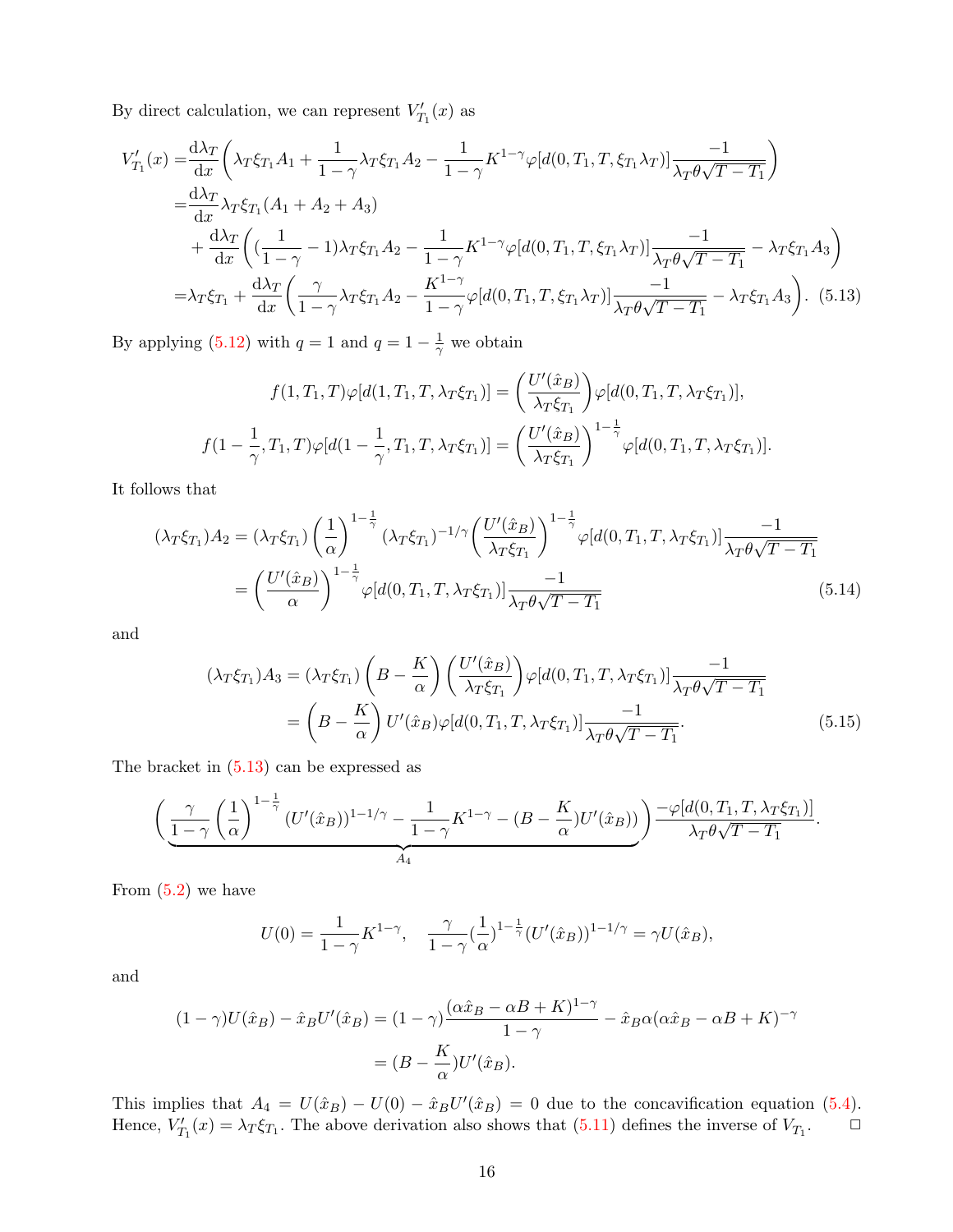For a power utility function, it is straightforward to compute the optimal investment strategy in the period  $[T_1, T]$  given the wealth level at time  $T_1$ , see e.g. [\[13,](#page-23-4) [20\]](#page-24-8). Having determined the indirect utility function at time  $T_1$ , we now represent the optimization problem as

<span id="page-16-1"></span><span id="page-16-0"></span>
$$
\sup_{(\pi_t)_{t \in [0,T_1]}} \mathbb{E}\bigg[pU(P_{T_1}) + (1-p)V_{T_1}(P_{T_1})\bigg].\tag{5.16}
$$

Note that [\(5.16\)](#page-16-0) is expressed as a non-concave optimization problem in a complete market. To solve it we look at its static version

$$
\sup_{P \in \mathcal{F}_{T_1}} \mathbb{E}\bigg[pU(P) + (1-p)V_{T_1}(P)\bigg] = \sup_{P \in \mathcal{F}_{T_1}} \mathbb{E}\bigg[U_1(P)\mathbf{1}_{P \leq B} + U_2(P)\mathbf{1}_{P > B}\bigg],\tag{5.17}
$$

subject to the usual budget constraint  $\mathbb{E}[\xi_{T_1}P] \leq x$ , where  $U_i, i = 1, 2$  are concave functions defined by

<span id="page-16-3"></span>
$$
U_1(x) := pU(0) + (1 - p)V_{T_1}(x), \quad U_2(x) := pU(x) + (1 - p)V_{T_1}(x).
$$
\n(5.18)

Since in the last period the problem becomes static, the solution of the non-concave optimization  $(5.17)$  is given by maximizing the concavified target function. Let  $I_i, i = 1, 2$  be the corresponding inverse marginal utilities. The optimal wealth at  $T_1$  is given by the following expression.

**Proposition 5.5** The optimal portfolio of Problem  $(5.17)$  is given by

$$
P_{T_1}^* = I_2(\lambda \xi_{T_1}) \mathbf{1}_{\xi_{T_1} < \hat{\xi}} + I_1(\lambda \xi_{T_1}) \mathbf{1}_{\xi_{T_1} \geq \hat{\xi}},
$$

where  $\hat{\xi}$  is defined by

<span id="page-16-2"></span>
$$
U_2(I_2(\lambda \widehat{\xi})) - U_1(I_1(\lambda \widehat{\xi})) = \lambda \widehat{\xi}\bigg(I_2(\lambda \widehat{\xi}) - I_1(\lambda \widehat{\xi})\bigg),\tag{5.19}
$$

and  $\lambda$  is determined such that the budget constraint  $\mathbb{E}[\xi_{T_1} P_{T_1}^*] = x$  is satisfied.

Before presenting the proof let us remark that [\(5.19\)](#page-16-2) defines the linear line that is jointly tangent to the curves of  $U_1$  and  $U_2$ .

**Proof.** For  $\hat{\lambda} > 0$  and  $\xi > 0$ , consider the following Lagrangian

$$
\Psi(x) := U_1(x)\mathbf{1}_{x
$$

Note first that  $\Psi$  is continuous and  $U_i$  attains maximum at  $I_i(\lambda \xi)$ ,  $i = 1, 2$ . Furthermore, it follows from [\(5.18\)](#page-16-3) that  $I_2(\lambda \xi) > I_1(\lambda \xi)$  for all  $\lambda > 0$  and  $\xi > 0$ . Let  $\xi_{B,1} := \frac{U_1'(B)}{\lambda}$  $\frac{D}{\lambda}$ . If  $\xi \leq \xi_{B,1}$ , then  $I_1(\lambda \xi) > B$ . Hence  $\Psi$  is increasing in  $[0, I_2(\lambda \xi))$  and decreasing in  $[I_2(\lambda \xi), \infty)$ . So  $I_2(\lambda \xi)$  is the maximizer when  $\xi < \xi_{B,1}$ . Similarly, for  $\xi \ge \xi_{B,2} := \frac{U_2'(B)}{\lambda} > \xi_{B,1}$  we observe that  $\Psi$  is increasing in  $[0, I_1(\lambda \xi))$  and decreasing in  $[I_1(\lambda \xi), \infty)$ . So  $I_1(\lambda \xi)$  is the maximizer for  $\xi \geq \xi_{B,2}$ . It remains to consider the case  $\xi_{B,1} \leq \xi \leq \xi_{B,2}$ . The global optimality of  $\Psi$  results from the comparison of  $\Psi(I_2(\lambda \xi))$ and  $\Psi(I_1(\lambda \xi))$ . To this end, consider the continuous function

$$
f(\xi) := \Psi(I_2(\lambda \xi)) - \Psi(I_1(\lambda \xi)) = U_2(I_2(\lambda \xi)) - U_1(I_1(\lambda \xi)) - \lambda \xi(I_2(\lambda \xi) - I_1(\lambda \xi)).
$$

Obviously  $f'(\xi) = -\lambda (I_2(\lambda \xi) - I_1(\lambda \xi)) < 0$ , which implies that f is decreasing in  $\xi \in (0, \infty)$ . Furthermore, noting that  $U_1(B) = U_2(B)$  we obtain

$$
f(\xi_{B,1})=U_2(I_2(\lambda \xi_{B,1}))-U_2(B)-U_2'(I_2(\lambda \xi_{B,1}))(I_2(\lambda \xi_{B,1})-B)>0,
$$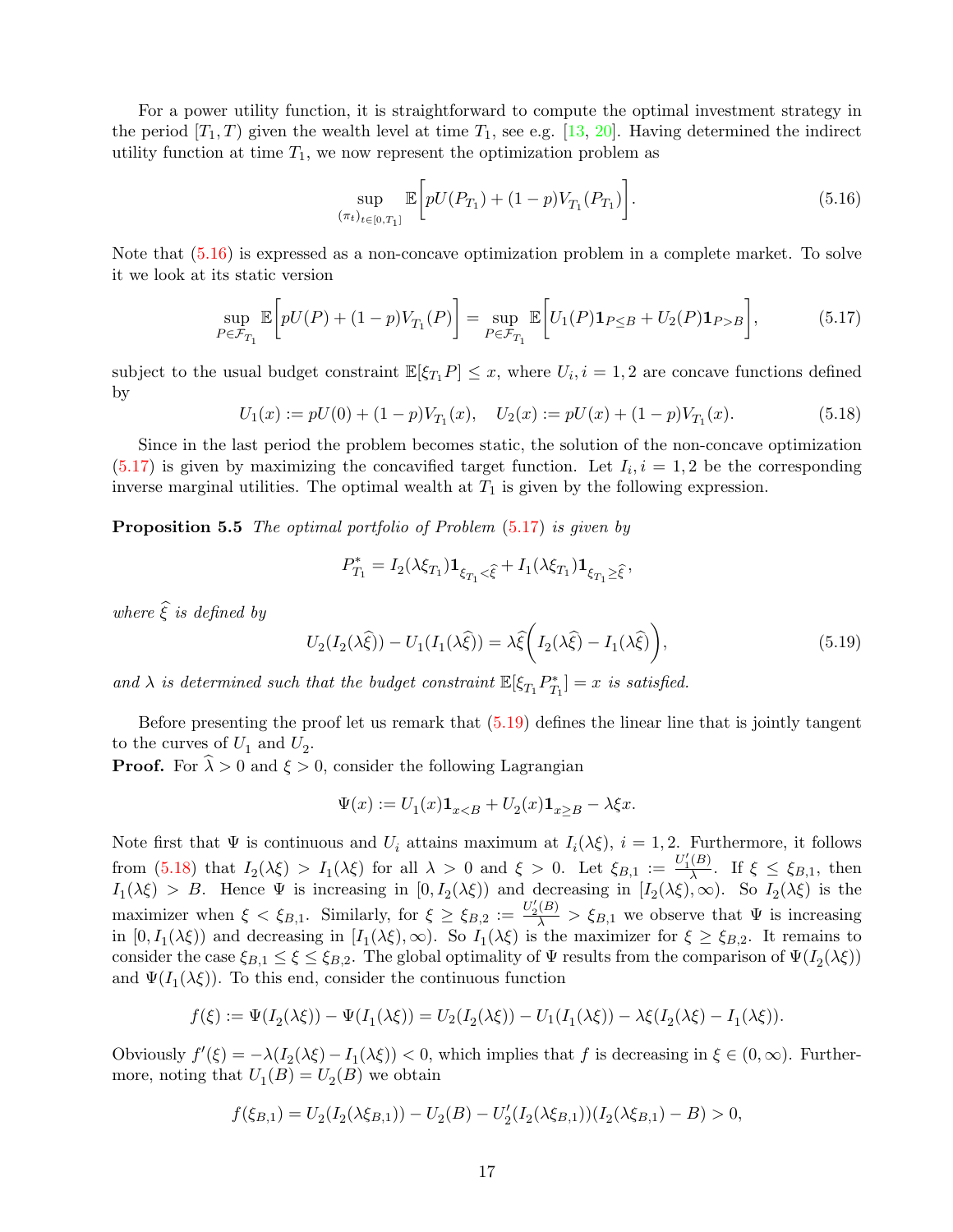and

$$
f(\xi_{B,2}) = U_1(B) - U_1(I_1(\lambda \xi_{B,2})) - U_1'(I_1(\lambda \xi_{B,2}))(B - I_1(\lambda \xi_{B,1}) < 0,
$$

<span id="page-17-0"></span>because  $U_1$  and  $U_2$  are strictly concave. Therefore, there exists  $\xi \in [\xi_{B,1}, \xi_{B,2}]$  such that  $f(\xi) = 0$ which gives the concavification equation [\(5.19\)](#page-16-2). Note that f is strictly positive in  $(\xi_{B,1}, \hat{\xi})$  and strictly negative in  $(\xi, \xi_{B,2}]$ . The global maximizer of  $\Psi$  is then given by  $I_2(\lambda \xi)$  if  $\xi < \xi$  or by  $I_1(\lambda \xi)$  if  $\xi \ge \xi$ . The existence of  $\lambda$  is not difficult to see.  $\Box$ 



Figure 1: Weighted utility at time  $T_1$  with  $p = 1/2$ .

#### 5.3 Numerical illustration

We consider a classical Black-Scholes market with a risky asset S and a bond B and the  $0 < T_1 =$  $5 < T = 10$  such that  $\mathbb{P}(\tau = T_1) = \mathbb{P}(\tau = T) = 1/2$ . We assume that  $\mu = 0.08$   $r = 0.03$ ,  $\sigma = 0.2$ ,  $x_0 = 100, K = 10, B = 50, \gamma = 0.3, \alpha = 0.5.$  We carry out a recursive procedure to determine the optimal solution for the non-concave problem with random time horizon  $T \wedge \tau$ .

<span id="page-17-1"></span>

Figure 2: Optimal wealth at  $T_1 = T/2$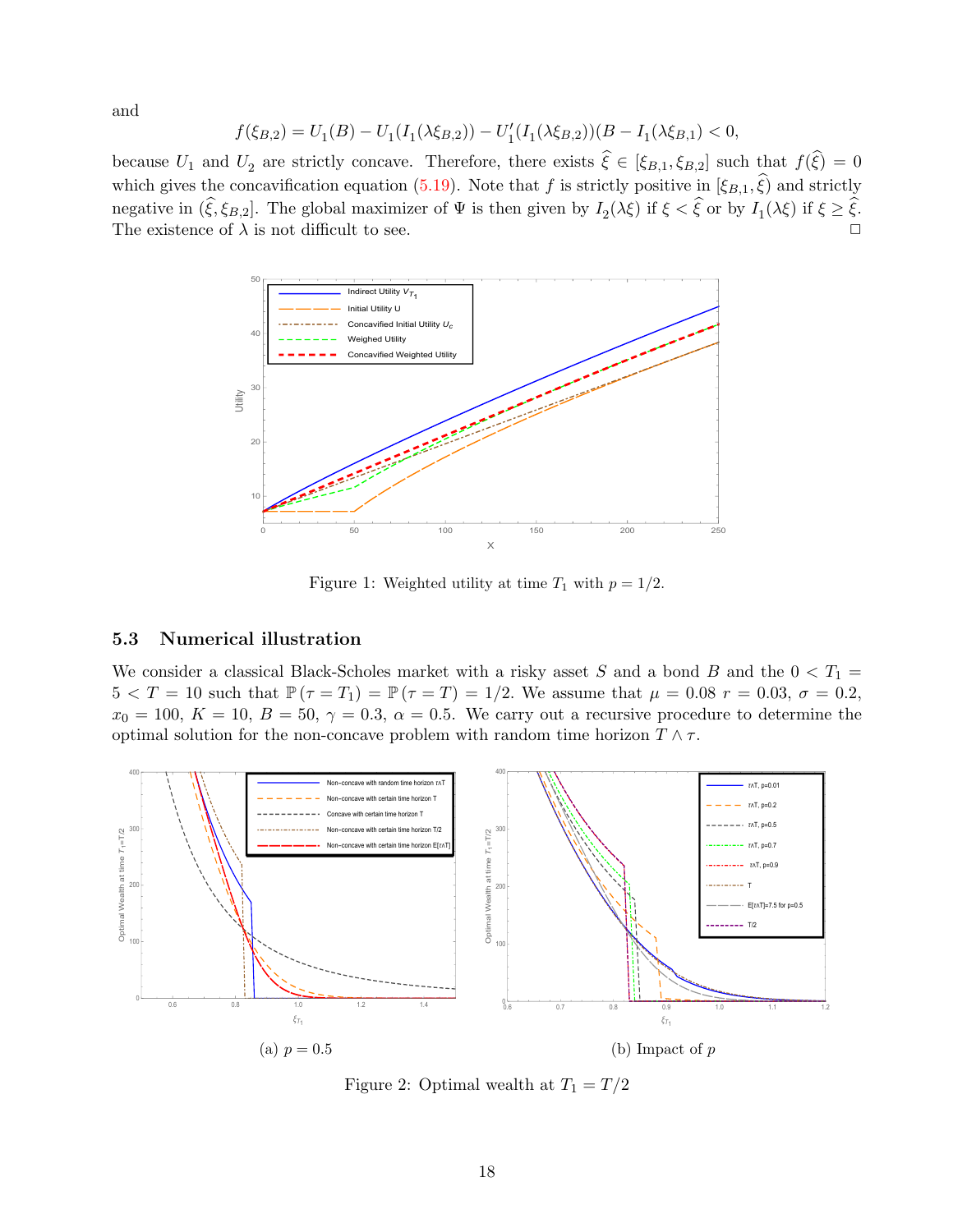Our numerical illustration relies on a Monte-Carlo simulation with 50000 paths of the market price density  $\xi_{T_1}$  to determine the optimal multiplier  $\lambda$  in the first period. This recursive procedure is computationally rather challenging. First, although the indirect value function of the last period can be computed in closed form in  $(5.9)$ , it implicitly depends on the price density  $\xi_{T_1}$ . Second, computation of the marginal utility functions  $I_1$ ,  $I_2$  of the corresponding concavified utilities is computationally intensive as concavification requires a root search step for each value of the market price density  $\xi_{T_1}$ . This is done using Brent's method with a careful choice of the starting values. Below, we numerically test and confirm the theoretical result established in Section [5.2](#page-12-0)

<span id="page-18-0"></span>In order to test the concavity of the weighted utility at time  $T_1$  $T_1$ , we plot in Figure 1 the indirect valued function at time  $T_1$  defined in  $(5.9)$ . The graph numerically confirms the result in Proposition [5.4](#page-14-3) that  $V_{T_1}$  is strictly concave and dominates the initial utility U. In addition, the weighted utility defined by [\(5.16\)](#page-16-0) is indeed non-concave and its concave hull is dominated by the indirect value function  $V_{T_1}$ . This implies that having a premature stopping time before T leads to lower expected utility than the solution with certain time horizon  $T$ . In other words, this numerical example also confirms the result in Proposition [4.4](#page-10-4) that optimizing the concavified version of the utility function will lead to sub-optimality.

| р   | λ                   | $p\nu_{T_1} + (1-p)\nu_{T_2}$ |
|-----|---------------------|-------------------------------|
| 0.1 | 0.17661847317422547 | 0.1766184731742255            |
| 0.2 | 0.17365388191218573 | 0.1736538819121857            |
| 0.3 | 0.170919            | 0.170919                      |
| 0.4 | 0.16871475448916323 | 0.16871475448916323           |
| 0.5 | 0.165183            | 0.165183                      |
| 0.6 | 0.1627175838160374  | 0.1627175838160374            |
| 0.7 | 0.1598441738970805  | 0.1598441738970805            |
| 0.8 | 0.15719801306953618 | 0.15719801306953618           |
| 0.9 | 0.15428390949982979 | 0.15428390949982979           |

Table 1: Weighted multiplier on the set A.

The optimal wealth at time  $T_1$  is plotted in Figure [2a](#page-17-1) which exhibits an intermediate investment behavior between the non-concave problems with certain time horizon  $T = \max\{T \wedge \tau(\omega)\}\$  and  $T/2 = \min\{T \wedge \tau(\omega)\}\.$  In particular, it is higher (resp. lower) in good market scenarios but lower (resp. higher) in bad market states than the corresponding wealth of the certain time horizon problem T (resp.  $T/2$ ). In addition, there are ranges of intermediate market states in which the uncertain time wealth can be higher and lower than that of the non-concave problem with (certain) average time horizon  $\mathbb{E}[\tau \wedge T] = pT_1 + (1 - p)T = 7.5$ . As confirmed in Figure [2b,](#page-17-1) the larger (resp. smaller) the probability of exiting at the smallest time horizon value  $T/2$ , the riskier (resp. less risky) the investment behavior at time  $T/2$ . Furthermore, the random horizon problem converges to the extreme cases with certain horizon T and  $T/2$  when p approaches to 0 and 1 respectively.

To further understand this effect, we plot in Figure [3](#page-19-0) the estimated density of the optimal wealth at time  $T_1$  from 5000 simulations of the market price density  $\xi_{T_1}$ . It is interesting to observe that the distribution of the wealth at time  $T_1$  of the non-concave optimization problems is right-skewed with a long right tail, indicating that the investor expects frequent small losses and a few large gains from the investment. A positively skewed distribution of investment returns is generally desirable by the agent with option-liked compensation payoff. In addition, the premature (before time  $T$ ) exiting risk forces the investor to follow a portfolio that is of right-skewed and bimodal distribution with peaks of different heights. The bimodal structure can be explained by the concavification procedure at  $T_1$ , whereas the binomial distribution of the exiting time  $\tau$  has significant impact on the amplitude between the two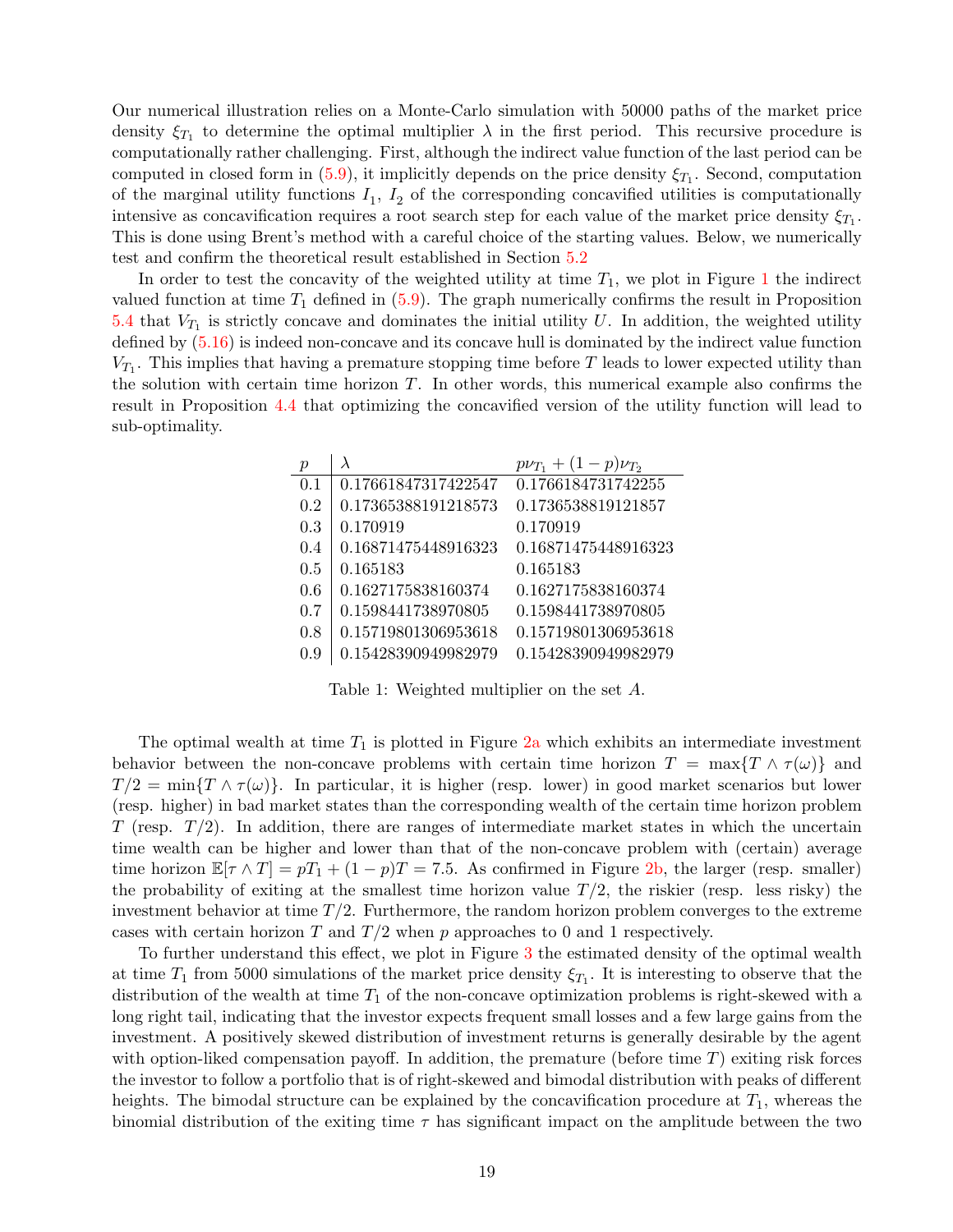modes. The higher the probability  $p$ , the larger the amplitude. While the (certain) average time horizon portfolio is right-skewed and unimodal, the random time horizon portfolio, due to the optionliked compensation payoff at time  $T_1$ , is bimodal distributed which provides the investor flexibility of switching between the two local maximizers  $I_1$  and  $I_2$ , depending on the market performance. If the concavified utility at time  $T_1$  is affine in many open intervals, the corresponding wealth is intuitively expected to be of multimodal distribution. Again, when  $p$  approaches to 0 or 1, the wealth distribution of the random horizon problem converges to the extreme cases with certain horizon T and  $T/2$ .

<span id="page-19-0"></span>

Figure 3: Estimated density of the optimal wealth at time  $T_1 = T/2 = 5$ .

We now turn our attention to the impact of the time horizon uncertainty on the total expected utility. We first remark that in certain time horizon settings, it can numerically be shown that the value function of the concave and the non-concave problems is a convex function in the time horizon variable. Figure [4](#page-20-1) reports the impact of exiting probability  $p = \mathbb{P}(\tau = T/2)$  on the expected utility of the random time horizon  $\tau \wedge T$  and the certain time horizon  $\mathbb{E}[\tau \wedge T]$ . As shown in the right panel, the expected utility of the random horizon problem is always higher than that of the certain horizon problem, which is due to the convexity in time horizon of the value function and the fact that investment strategies for both cases with certain and uncertain horizon time horizon are identical and given by the Merton fraction (see Proposition [5.1\)](#page-11-2).

The left panel of Figure [4](#page-20-1) reports the expected utility of the non-concave optimization setting. We observe a similar expected utility dominance of the uncertain time horizon problem over the certain time horizon problem when  $p$  is close to 0 and 1. However, this effect is hard to see for intermediate values of p for the given parameters. Unlike concave problems, the optimal investment strategy of the non-concave optimization problem significantly depends on the time horizon.

Lastly, let  $\nu_{T_i} := \xi_{T_i}^{-1}$  $T_i^{-1}U'(P_{T_i}^*)$ ,  $i=1,2$  where U' is the right-hand derivative of U. We now want to numerically verify that as shown in Theorem [3.2,](#page-6-0) the weighted multiplier  $p_1 \nu_{T_1} + p_2 \nu_{T_2}$  is constant (a.s.) on the set  $A = {\omega : P_{T_i}^*(\omega) > 0} = {\omega : P_T^*(\omega) > 0}$ . We remark that  ${P_T^* = 0}$  is a non-zero set and  $U$  is not differentiable at 0. For the given parameters and for 50000 paths on the market price of risk, we obtain that  $p\nu_{T_1} + (1-p)\nu_{T_2} = 0.165183$  is constant on the set  $A = \{P_T^* > 0\}$ , confirming the result established in Theorem [3.2.](#page-6-0) Note that this weighted multiplier coincides with the multiplier of the first period. The result is consistent when different values of p are considered, see Table [1.](#page-18-0)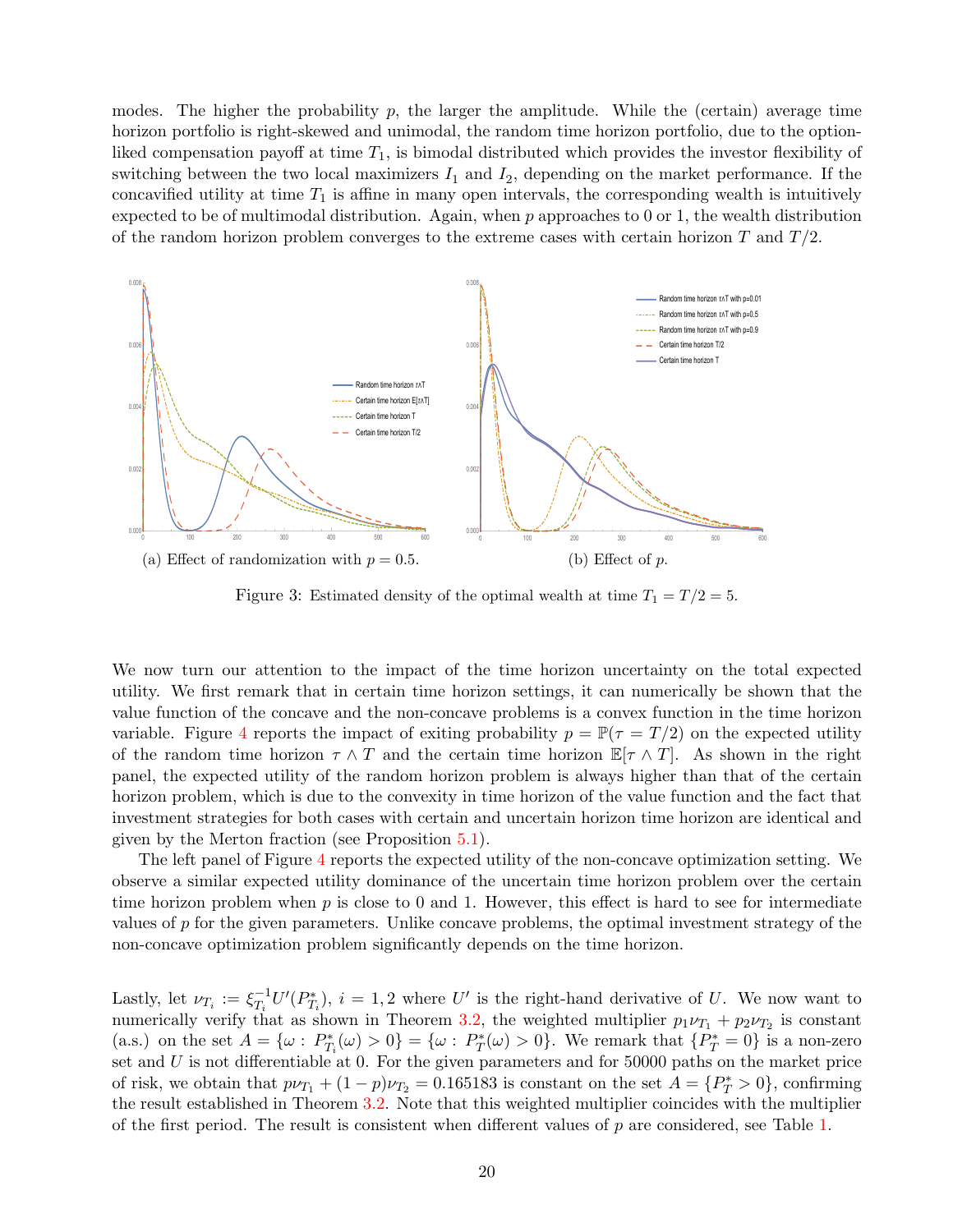<span id="page-20-1"></span>

Figure 4: Impact of  $p = \mathbb{P}(\tau = T_1 = T/2)$  on the expected utility.

## <span id="page-20-0"></span>6 Optimal investment with an  $\mathcal{F}\text{-stopping time}$

In this section we study the case where  $\bar{\tau}$  is an F-stopping time taking values at  $0 < T_1 < \cdots < T_n = T$ . For simplicity, we consider again in this section the non-concave utility function  $U$  defined in [\(5.2\)](#page-12-1). We remark that the result obtained in this section can be extended to more general utilities. The optimization problem [\(3.1\)](#page-4-1) becomes

$$
V_{\overline{\tau}}(x,U) = \sup_{\pi \in \Pi(0,x)} \mathbb{E}\left[U(P_{T \wedge \overline{\tau}})\right] = \sup_{\pi \in \Pi(0,x)} \mathbb{E}\left[\sum_{i=1}^{n} U(P_{T_i}) \mathbf{1}_{\overline{\tau}=T_i}\right]. \tag{6.1}
$$

Recall the generalized inverse marginal utility I defined by  $(3.4)$ . The function  $U^c$  is not differentiable everywhere but the superdifferential  $\partial U^c$  may be identified with the set-valued function

<span id="page-20-5"></span><span id="page-20-2"></span>
$$
\partial U^c(x) := \begin{cases} [U'(\hat{x}(B)), \infty) & \text{for } x = 0, \\ \{U'(\hat{x}(B))\} & \text{for } 0 < x \le \hat{x}(B), \\ \{U'(x)\} & \text{for } x > \hat{x}(B). \end{cases} \tag{6.2}
$$

<span id="page-20-4"></span>**Proposition 6.1** Assume that  $\bar{\tau}$  is an *F*-stopping time taking values  $0 < T_1 < \cdots < T_n = T$ . Suppose furthermore that there is an adapted process  $\nu \geq 0$  with  $\nu_0 = U'(x)$  such that the process  $\langle \xi P^{x,\pi^{(n)}(x,I(\nu_{\bar{\tau}\wedge T}\xi_{\bar{\tau}\wedge T}))}$  generated by  $(x,I(\nu_{\bar{\tau}\wedge T}\xi_{\bar{\tau}\wedge T}))$  is a martingale and  $\nu_{\bar{\tau}\wedge T}=\sum_{i=1}^n \nu_{T_i} \mathbf{1}_{\bar{\tau}=T_i}$  is a constant. Then,  $\xi P^{x,\pi^{(n)}(x,I(\nu_{\bar{\tau}\wedge T}\xi_{\bar{\tau}\wedge T}))}$  solves the optimization problem [\(6.1\)](#page-20-2).

**Proof.** Let  $\sum_{i=1}^{n} \nu_{T_i} \mathbb{1}_{\bar{\tau}=T_i} = y$  which is a constant by assumption. Let us first show that for any  $Y = (x, Y_{\bar{\tau} \wedge T}) \in C_{\bar{\tau}}(x)$  we have

<span id="page-20-3"></span>
$$
\mathbb{E}[\sum_{i=1}^{n} \nu_{T_i} \xi_{T_i} Y_{T_i} \mathbb{1}_{\bar{\tau}=T_i}] \le xy, \quad \forall Y = (x, Y_{\bar{\tau} \wedge T}) \in C_{\bar{\tau}}(x). \tag{6.3}
$$

Indeed, by construction the process  $\xi Y$  is a local martingale. Denoting the localizing sequence of stopping times  $\leq T$  of this local martingale by  $(\bar{\tau}_n)$ , we have

$$
\mathbb{E}[\mathbb{1}_{\bar{\tau}=T_i}\nu_{T_i}\xi_{\bar{\tau}_n\wedge T}Y_{\bar{\tau}_n\wedge T}|\mathcal{F}_{T_i}]\geq \mathbb{1}_{\bar{\tau}=T_i}\mathbb{1}_{\bar{\tau}_n\geq T_i}\nu_{T_i}\xi_{T_i}Y_{T_i}.
$$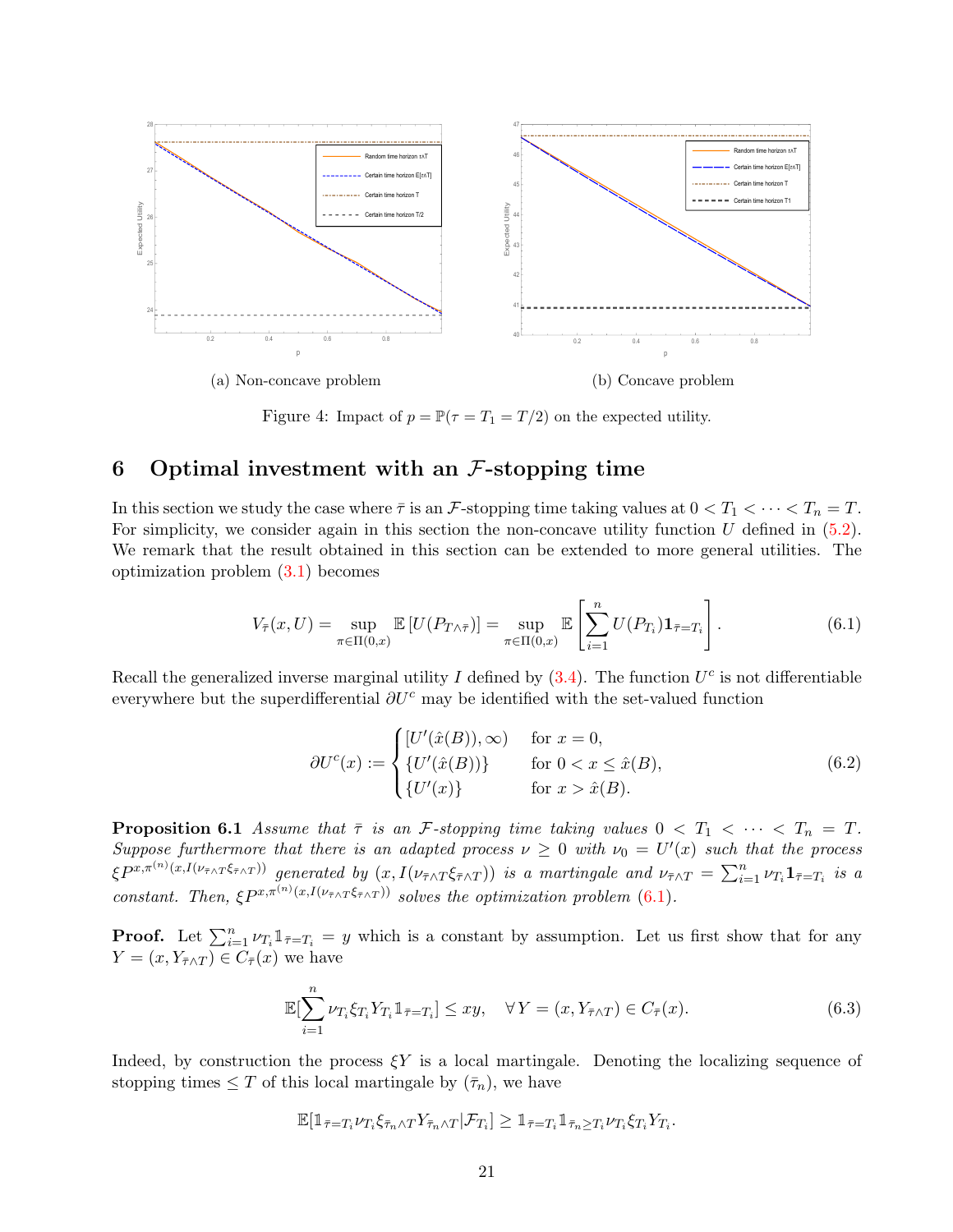Using Fubini's Theorem we obtain

$$
\mathbb{E}[\sum_{i=1}^{n} \mathbb{1}_{\bar{\tau}_{n} \geq T_{i}} \mathbb{1}_{\bar{\tau} = T_{i}} \nu_{T_{i}} \xi_{T_{i}} Y_{T_{i}}] \leq \mathbb{E} \bigg[ \sum_{i=1}^{n} \mathbb{E} \big[ \mathbb{1}_{\bar{\tau} = T_{i}} \nu_{T_{i}} \xi_{\bar{\tau}_{n} \wedge T} Y_{\bar{\tau}_{n} \wedge T} | \mathcal{F}_{T_{i}} \big] \n= \mathbb{E} \bigg[ \xi_{\bar{\tau}_{n} \wedge T} Y_{\bar{\tau}_{n} \wedge T} \sum_{i=1}^{n} \mathbb{1}_{\bar{\tau} = T_{i}} \nu_{T_{i}} \bigg] = y \mathbb{E} \bigg[ \xi_{\bar{\tau}_{n} \wedge T} Y_{\bar{\tau}_{n} \wedge T} \bigg] = xy.
$$

The conclusion follows by passing to the limit and Fatou's lemma.

Note that the  $Z_{\bar{\tau}\wedge T} := x^{-1}\xi_{\bar{\tau}\wedge T}P^{x,\pi^{(n)}(x,I(\nu_{\bar{\tau}\wedge T})\xi_{\bar{\tau}\wedge T})}$  defines a density process of a probability measure  $\mathbb{Q}^{\nu} << \mathbb{P}$  as it is a martingale with initial value equal to 1. By construction,  $Z_{T_i} = x^{-1} \xi_{T_i} I(\nu_{T_i} \xi_{T_i}).$ Therefore, by Bayes formula we obtain

<span id="page-21-0"></span>
$$
\mathbb{E}[\sum_{i=1}^{n} \mathbf{1}_{\bar{\tau} = T_i} \nu_{T_i} \xi_{T_i} I(\nu_{T_i} \xi_{T_i})] = x \mathbb{E}^{\mathbb{Q}^{\nu}}[\sum_{i=1}^{n} \mathbf{1}_{\bar{\tau} = T_i} \nu_{T_i}] = xy.
$$
 (6.4)

For any admissible  $Y = (x_0, Y_{T_1}, \dots, Y_{T_n}) \in C_{\overline{\tau}}(x)$  we have by [\(6.4\)](#page-21-0) that

$$
\mathbb{E}\left[\sum_{i=1}^{n}\mathbf{1}_{\bar{\tau}=T_{i}}U(I(\nu_{T_{i}}\xi_{T_{i}}))\right] = \mathbb{E}\left[\sum_{i=1}^{n}\mathbf{1}_{\bar{\tau}=T_{i}}U(I(\nu_{T_{i}}\xi_{T_{i}}))\right] - x\mathbb{E}^{\mathbb{Q}^{\nu}}[\sum_{i=1}^{n}\mathbf{1}_{\bar{\tau}=T_{i}}\nu_{T_{i}}] + xy
$$
\n
$$
= \mathbb{E}\left[\sum_{i=1}^{n}\mathbf{1}_{\bar{\tau}=T_{i}}\left(U(I(\nu_{T_{i}}\xi_{T_{i}})) - \nu_{T_{i}}\xi_{T_{i}}I(\nu_{T_{i}}\xi_{T_{i}})\right)\right] + xy
$$
\n
$$
= \mathbb{E}\left[\sum_{i=1}^{n}\mathbf{1}_{\bar{\tau}=T_{i}}\sup_{X\geq 0}\left(U(X) - \nu_{T_{i}}\xi_{T_{i}}X\right)\right] + xy
$$
\n
$$
\geq \mathbb{E}\left[\sum_{i=1}^{n}\mathbf{1}_{\bar{\tau}=T_{i}}\left(U(Y_{T_{i}}) - \nu_{T_{i}}\xi_{T_{i}}Y_{T_{i}}\right)\right] + xy \geq \mathbb{E}\left[\sum_{i=1}^{n}\mathbf{1}_{\bar{\tau}=T_{i}}U(Y_{T_{i}})\right],
$$

where we have used  $(6.3)$  in the last step. This implies the optimality of the process  $P^{x,\pi^{(n)}(x,I(\nu_{\bar{\tau}\wedge T}\xi_{\bar{\tau}\wedge T}))}$ generated by  $(x, I(\nu_{\bar{\tau} \wedge T} \xi_{\bar{\tau} \wedge T}))$ .

We now aim to solve the non-concave optimization problem when  $\bar{\tau}$  is an *F*-stopping time, namely

<span id="page-21-1"></span>
$$
V_{\overline{\tau}}(x, u) = \sup_{\pi \in \Pi(0, x)} \mathbb{E}\left[U(P_{T \wedge \overline{\tau}})\right] = \sup_{\pi \in \Pi(0, x)} \mathbb{E}\left[\sum_{i=1}^{n} U(P_{T_i}) \mathbf{1}_{\overline{\tau} = T_i}\right],\tag{6.5}
$$

where U is the non-concave utility function defined by  $(5.2)$ . In particular, by applying Proposition [6.1](#page-20-4) we prove below that Problem [\(6.5\)](#page-21-1) can be solved by concavification arguments and the optimal wealth can be characterized by  $I(\nu_{\tau\wedge t} \xi_{\tau\wedge t})$ , where I is the generalized inverse marginal utility function defined by  $(5.5)$  and  $\nu$  is an adapted process. We need the following integrability condition.

**Condition (C):** For any  $y > 0$ ,  $\mathbb{E} \left[ \xi_{\bar{\tau} \wedge T} I(y \xi_{\bar{\tau} \wedge T}) \right] < \infty$ .

Below we show that under condition (C) and the assumption that the stopping time adapted to the financial market filtration, it is possible to construct an adapted process  $\nu$  such that the process generated by the stopped *n*-tuple  $(x, I(\nu_{\bar{\tau} \wedge T} \xi_{\bar{\tau} \wedge T}))$  is a martingale and  $\nu_{\bar{\tau} \wedge T} = \sum_{i=1}^n \mathbf{1}_{\bar{\tau}=T_i} \nu_{T_i}$  is a constant. The result is summarized in the following proposition.

**Proposition 6.2 (Non-concave problem with a stopping time horizon)** Assume that  $\bar{\tau}$  is an F-stopping time taking values at  $0 < T_1 < \cdots < T_n = T$  and Condition (C) holds. Then, there exists an F-adapted process  $\nu$  such that the optimal wealth of Problem [\(6.5\)](#page-21-1) is given by

$$
P^*_{\bar{\tau} \wedge T_i} := I(\nu_{\bar{\tau} \wedge T_i} \xi_{\bar{\tau} \wedge T_i}), \quad 1 \leq i \leq n
$$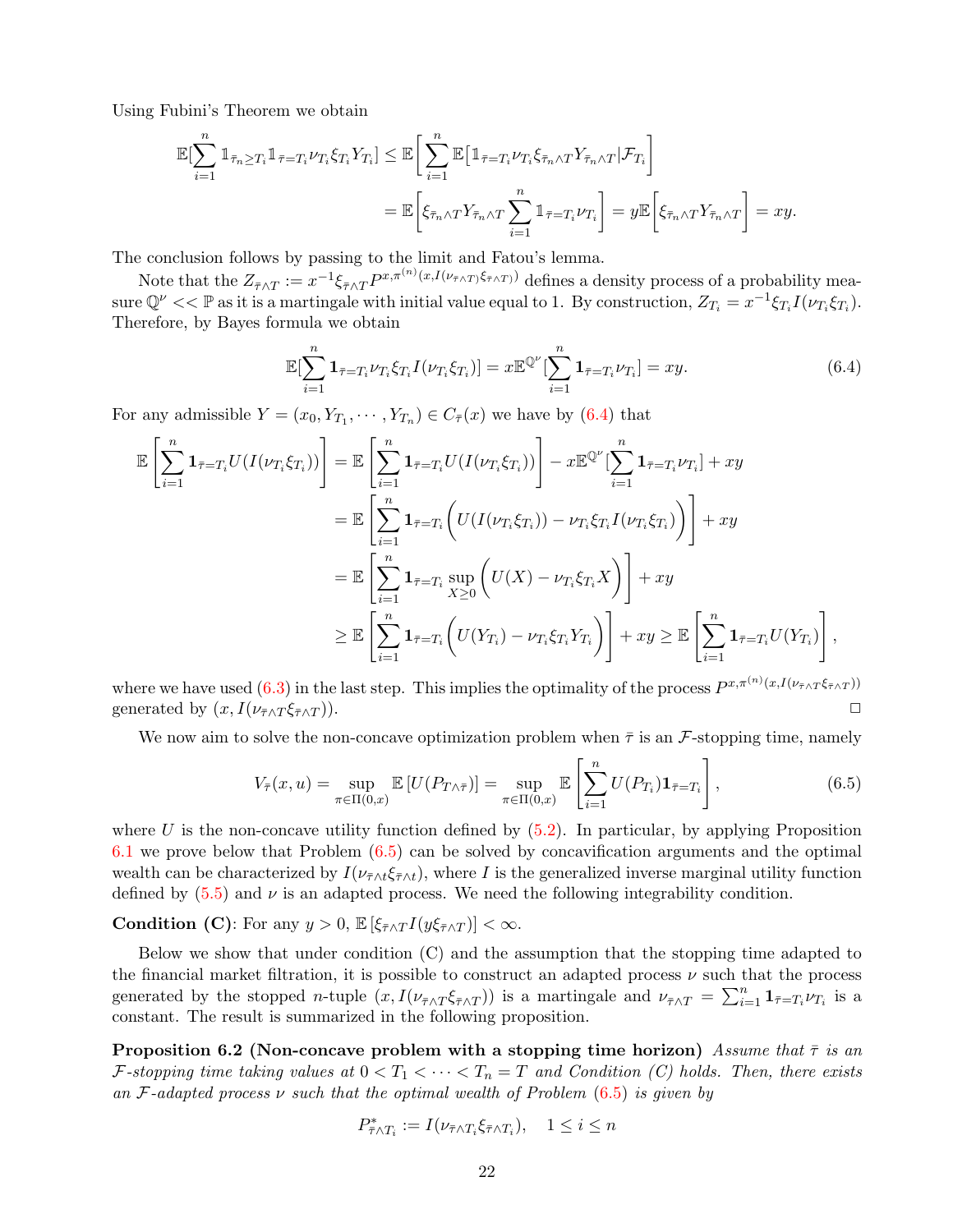and  $\sum_{i=1}^n v_{T_i} \mathbf{1}_{\bar{\tau}=T_i} = y^*$  is a constant satisfying  $\mathbb{E} \left[ \xi_{\bar{\tau} \wedge T} I(y^* \xi_{\bar{\tau} \wedge T}) \right] = x$ .

**Proof.** Consider the mapping  $y \mapsto \mathbb{E} [\xi_{\bar{\tau} \wedge T} I(y \xi_{\bar{\tau} \wedge T})] = f(y)$  defined for  $y \in (0, \infty)$  by Condition (C). Since the market price density  $\xi$  is atomless, f is continuous on  $(0, \infty)$ . Moreover, by Fatou's lemma, [\(5.5\)](#page-13-3) and Inada's condition of the power utility function U we obtain  $\lim_{y\to 0} f(x) = \infty$  and  $\lim_{y\to\infty} f(x) = 0$ . Therefore, there exists  $y^* \in (0,\infty)$  such that  $\mathbb{E}[\xi_{\bar{\tau}\wedge T}I(y^*\xi_{\bar{\tau}\wedge T})] = f(y^*) = x$ . Define for  $0 \le t \le T$ ,  $\zeta_t := I(y^*\xi_t)$  and

$$
\nu_t \in \frac{1}{\xi_t} \partial U^c \left( \mathbb{E} \left[ \xi_{\bar{\tau} \wedge T} \xi_{\bar{\tau} \wedge t}^{-1} \zeta_{\bar{\tau} \wedge T} | \mathcal{F}_{\bar{\tau} \wedge t} \right] \right),
$$

where the superdifferential is defined by  $(6.2)$ . Note that since the conditional expectation process  $\mathbb{E}\left[\xi_{\bar{\tau}\wedge T}\xi_{\bar{\tau}\wedge T}^{-1}|\mathcal{F}_{\bar{\tau}\wedge t}\right] = \mathbb{E}\left[\xi_{\bar{\tau}\wedge T}\xi_{\bar{\tau}\wedge T}^{-1}|\xi_{\tau\wedge T}\right] > 0$  is a non-negative martingale with initial value  $x > 0$ , almost surely  $\partial U^c$  corresponds to U' and is invertible. Thus, by construction we obtain  $P^*_{\bar{\tau}\wedge T} =$  $I(\nu_{\bar{\tau}\wedge T}\xi_{\bar{\tau}\wedge T})$  with  $y^* = \nu_{\bar{\tau}\wedge T} = \sum_{i=1}^n v_{T_i} \mathbf{1}_{\bar{\tau}=T_i}$  being a constant and the stopped-tuple  $(x, I(\nu_{\bar{\tau}\wedge T}\xi_{\bar{\tau}\wedge T}))$ is a martingale with starting value x. Hence, it is an optimal solution to  $(6.5)$ .

The following is aligned with Proposition 3.3 in [\[11\]](#page-23-3) when  $\bar{\tau}$  is an F-stopping time for stricly concave utility function U.

Corollary 6.3 (Concave problem with a stopping time horizon) Assume U that is a strictly concave utility for which Condition (C) holds and  $\bar{\tau}$  is an F-stopping time taking values at  $0 < T_1$  $\cdots < T_n = T$ . For any  $x > 0$ , there exists  $y^* > 0$  such that  $\mathbb{E}[\xi_{\bar{\tau} \wedge T} I(y^* \xi_{\bar{\tau} \wedge T})] = x$ . Moreover, there exists an adapted process  $\nu$  such that the optimal wealth of Problem [\(6.5\)](#page-21-1) is given by  $P^*_{\bar{\tau} \wedge T_i} :=$  $I(\nu_{\bar{\tau}\wedge T_i}), \quad 1 \leq i \leq n, \text{ and } \nu_{\bar{\tau}\wedge T} = \sum_{i=1}^n \nu_{T_i} \mathbf{1}_{\bar{\tau}=T_i} = y^* \text{ is a constant.}$ 

## <span id="page-22-0"></span>7 Conclusion

We studied a non-concave optimal investment with a random time horizon in a complete financial market setting. We established a necessary and sufficient condition for the optimality in this case for general utility functions with a random time horizon. When  $\tau$  is independent of the financial risk, we showed that a direct concavification approach cannot be applied and suggest a recursive procedure based on the dynamic programming principle. We illustrated our finding by carrying out a multiple period numerical analysis for the non-concave option compensation problem with random time horizon. We numerically show that due to concavification, the distribution of the wealth at exiting times of the non-concave optimization problems is right-skewed with a long right tail, indicating that the investor can expect frequent small losses and a few large gains from the investment. Under the premature exiting risk, the wealth at an exiting time exhibits a bimodal distribution with peaks of different heights due to the concavification procedure and whereas the exiting time  $\tau$  distribution has significant impact on the amplitude between the two modes.

Our work leaves several interesting directions for future work. for instance, it would be interesting to look at the case when the time horizon is correlated with the financial market information, or to investigate the problem in a general incomplete financial market like in [\[11\]](#page-23-3). Furthermore, our nonconcave framework with random horizon might serve as an attempt to extend the results for contract design problems of term-life insurance or insurance contracts with surplus participation [\[14,](#page-23-10) [20\]](#page-24-8) to an uncertain time horizon setting. We leave this for future work.

Acknowledgments: Thai Nguyen acknowledges the support of the Natural Sciences and Engineering Research Council of Canada [RGPIN-2021-02594].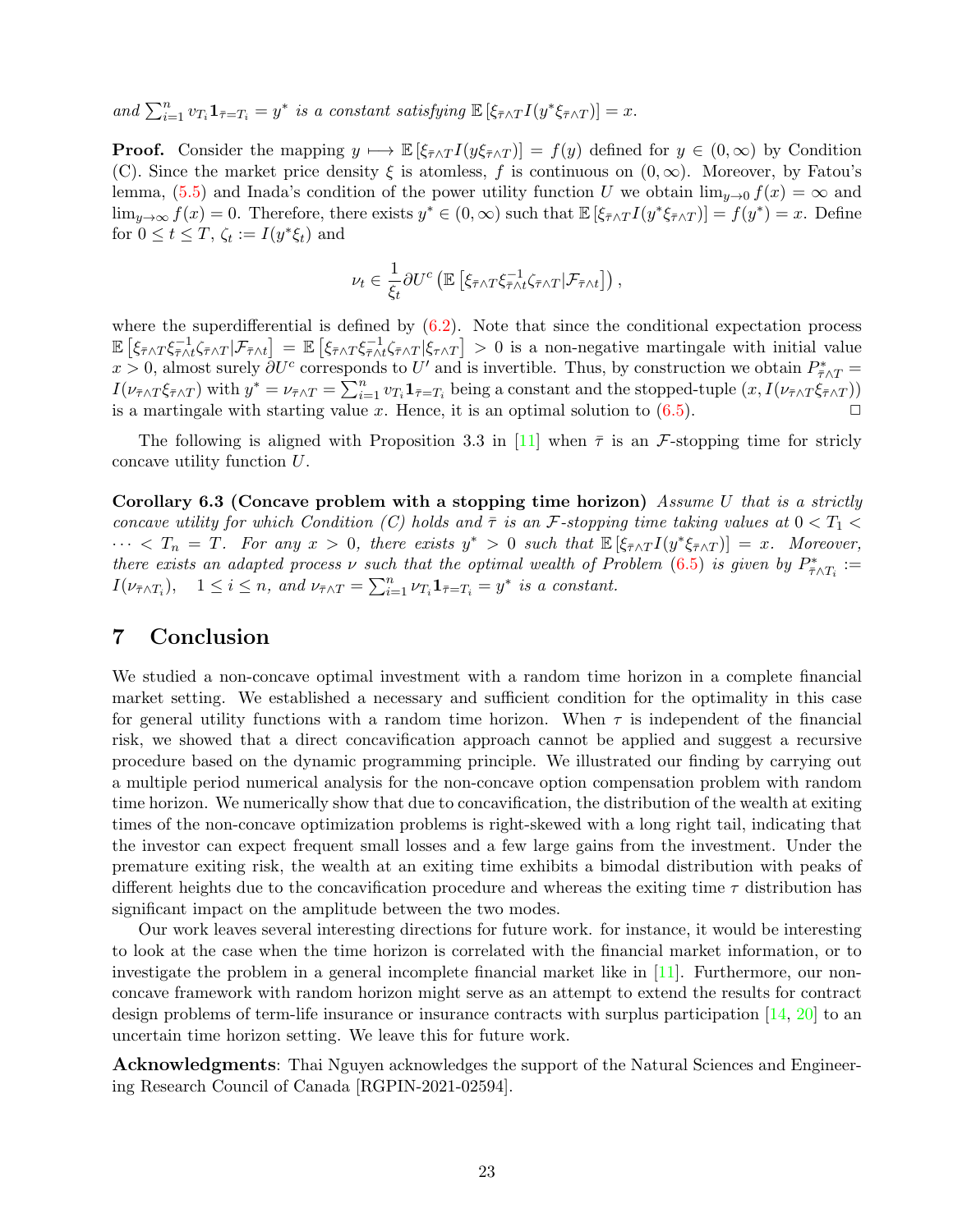## References

- <span id="page-23-12"></span>[1] Aksamit, A. and Jeanblanc, M.: Enlargement of filtration with finance in view. Switzerland: Springer, (2017).
- <span id="page-23-5"></span>[2] Aumann, R. J. and Perles, M.: A variational problem arising in economics, Journal of Mathematical Analysis and Applications 11, (1965), 488-503.
- <span id="page-23-6"></span>[3] BASAK, S. AND MAKAROV, D.: Strategic asset allocation in money management, The Journal of Finance  $69(1)$ ,  $(2014)$ , 179-217.
- <span id="page-23-7"></span>[4] Bensoussan, A. Cadenillas, and H. K. Koo.: Entrepreneurial decisions on effort and project with a nonconcave objective function. Mathematics of Operations Research  $40(4)$ , (2015) 902–914.
- <span id="page-23-0"></span>[5] BIAGINI, S.: Expected Utility Maximization: Duality Methods, *Encyclopedia of Quantitative Fi*nance, (2010).
- <span id="page-23-13"></span>[6] Bian, B., Miao, S., and Zheng, H.: Smooth value functions for a class of nonsmooth utility maximization problems. SIAM Journal on Financial Mathematics, 2(1), (2011), 727-747.
- <span id="page-23-14"></span>[7] Bian, B., Chen, X., and Xu, Z. Q.: Utility maximization under trading constraints with discontinuous utility. SIAM Journal on Financial Mathematics, 10(1), (2019), 243-260.
- <span id="page-23-8"></span>[8] BICHUCH, M. AND STURM, S.: Portfolio optimization under convex incentive schemes, Finance and Stochastics 18(4), (2014), 873-915.
- [9] Blanchet-Scalliet, C., El Karoui, N. and Martellini, L.: Dynamic asset pricing theory with uncertain time-horizon, *Journal of Economic Dynamics and Control* 29(10), (2005), 1737-1764.
- <span id="page-23-2"></span>[10] Blanchet-Scalliet, C., El Karoui, N., Jeanblanc, M. and Martellini, L.: Optimal investment decisions when time-horizon is uncertain, Journal of Mathematical Economics 44(11), (2008), 1100-1113.
- <span id="page-23-3"></span>[11] Bouchard, B. and Pham, H.: Wealth-path dependent utility maximization in incomplete markets, Finance and Stochastics 8(4), (2004), 579-603.
- <span id="page-23-9"></span>[12] Carassus, L. and Pham, H.: Portfolio optimization for piecewise concave criteria functions, The 8th Workshop on Stochastic Numerics, (2009).
- <span id="page-23-4"></span>[13] Carpenter, J. N.: Does option compensation increase managerial risk appetite?, The Journal of Finance 55(5),  $(2000)$ , 2311-2331.
- <span id="page-23-10"></span>[14] Chen, A., Hieber, P. and Nguyen, T.: Constrained non-concave utility maximization: an application to life insurance contracts with guarantees, European Journal of Operational Research  $273(3)$ ,  $(2019)$ , 1119-1135.
- <span id="page-23-11"></span>[15] Dai, M., Kou, S., Qian, S. and Wan, X.: Nonconcave Utility Maximization without the Concavification Principle, (2019). Available at SSRN: https://ssrn.com/abstract=3422276.
- [16] Dehm, C., Nguyen, N., and Stadje, M. Non-concave expected utility optimization with uncertain time horizon. arXiv preprint: https://arxiv.org/pdf/2005.13831.pdf (2021).
- <span id="page-23-1"></span>[17] Karatzas, I., Lehoczky, J. P., Shreve, S. E., and Xu, G. L.: Martingale and duality methods for utility maximization in an incomplete market, SIAM Journal on Control and Optimization  $29(3)$ ,  $(1991)$ , 702-730.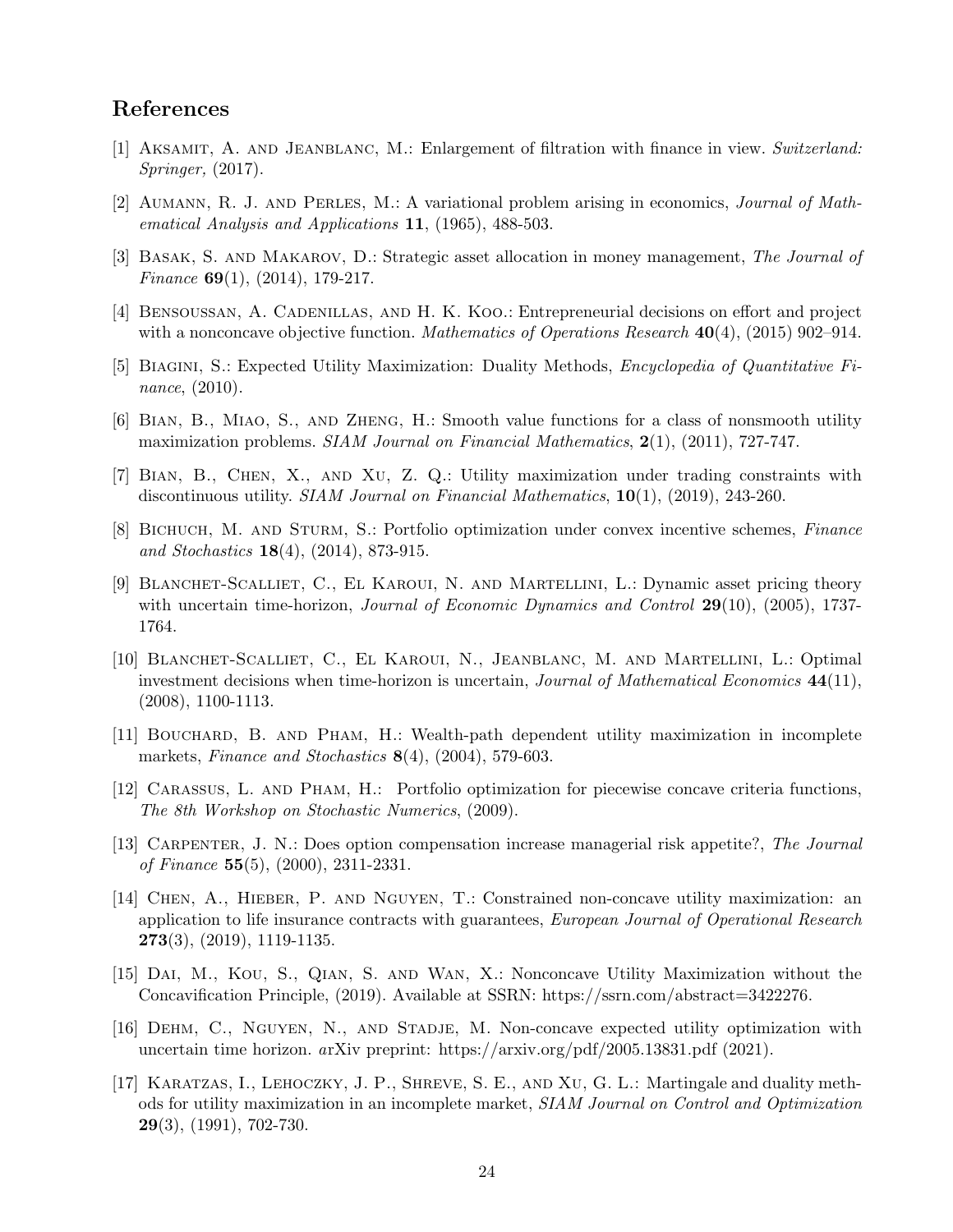- <span id="page-24-4"></span>[18] Larsen, K.: Optimal portfolio delegation when parties have different coefficients of risk aversion, *Quantitative Finance*  $5(5)$ ,  $(2005)$ ,  $503-512$ .
- <span id="page-24-0"></span>[19] Merton, R.C.: Optimal consumption and portfolio rules in continuous time, Journal of Economic Theory **3**, (1971), 373-413.
- <span id="page-24-8"></span>[20] NGUYEN, T. AND STADJE, M.: Nonconcave optimal investment with Value-at-Risk constraint: an application to life insurance contracts,  $SIAM\ Journal\ on\ Control\ and\ Optimization$ ,  $58(2)$ , (2020), 895-936.
- [21] Pham, H.: Stochastic control under progressive enlargement of filtrations and applications to multiple defaults risk management, Stochastic Processes and their Applications 120(9), (2010), 1795-1820.
- <span id="page-24-5"></span>[22] Reichlin, C.: Utility maximization with a given pricing measure when the utility is not necessarily concave, Mathematics and Financial Economics  $7(4)$ , (2013), 531-556.
- <span id="page-24-3"></span>[23] Richard, S. F.: Optimal consumption, portfolio and life insurance rules for an uncertain lived individual in a continuous time model, Journal of Financial Economics 2(2), (1975), 187-203.
- <span id="page-24-6"></span>[24] Rieger, M. O.: Optimal financial investments for non-concave utility functions, Economics Letters,  $114(3)$ ,  $(2012)$ ,  $239-240$ .
- <span id="page-24-7"></span>[25] Ross S. A.: Compensation, incentives, and the duality of risk aversion and riskiness, Journal of Finance, 59  $(1)$ ,  $(2004)$ ,  $207-225$ .
- <span id="page-24-1"></span>[26] Wong, K. C., Yam, S. C. P., and Zheng, H.: Utility-deviation-risk portfolio selection. SIAM Journal on Control and Optimization  $55(3)$ ,  $(2017)$ , 1819-1861.
- <span id="page-24-2"></span>[27] YAARI, M. E.: Uncertain lifetime, life insurance, and the theory of the consumer, The Review of Economic Studies  $32(2)$ , (1965), 137-150.

# 8 Appendix

The following result can be shown directly using the lognormal distribution of  $\xi$ :

**Lemma 8.1** Let  $q \in \mathbb{R}$ . With f defined in Proposition [5.1](#page-11-2) it holds for  $0 \le t \le T$  that

<span id="page-24-11"></span><span id="page-24-10"></span>
$$
\mathbb{E}\left[\xi_T^q|\mathcal{F}_t\right] = \mathbb{E}\left[\left(\frac{\xi_T}{\xi_t}\right)^q \bigg|\mathcal{F}_t\right] \xi_t^q = f(q, t, T) \xi_t^q.
$$
\n(8.1)

The next result provides a generalization of Lemma [8.1](#page-24-10) when the market parameters are constant.

**Lemma 8.2** Let  $q \in \mathbb{R}$ ,  $0 \le t \le T$  and let  $\lambda$  be a positive constant. With  $\Phi$  the cdf of the standard normal distribution and d defined in  $(5.8)$  it holds that

$$
\mathbb{E}\left[\xi_T^q \mathbf{1}_{\lambda\xi_T \leq U'(\hat{x}(B))}|\mathcal{F}_t\right] = \xi_t^q f(q,t,T)\Phi\left(d(q,t,T,\lambda\xi_t)\right). \tag{8.2}
$$

<span id="page-24-9"></span>**Lemma 8.3** Let U, V be continuous, increasing functions in  $[0, \infty)$ . Let  $(a, b) \subset \{U < U^c\}$  be an open interval in the concavification region of U. Assume that there exists  $x_0 \in [a, b]$  at which  $U + V$ coincides with the affine line

$$
g(x) := U(a) + V(a) + \frac{(U(b) + V(b)) - (U(a) + V(a))}{b - a}(x - a)
$$